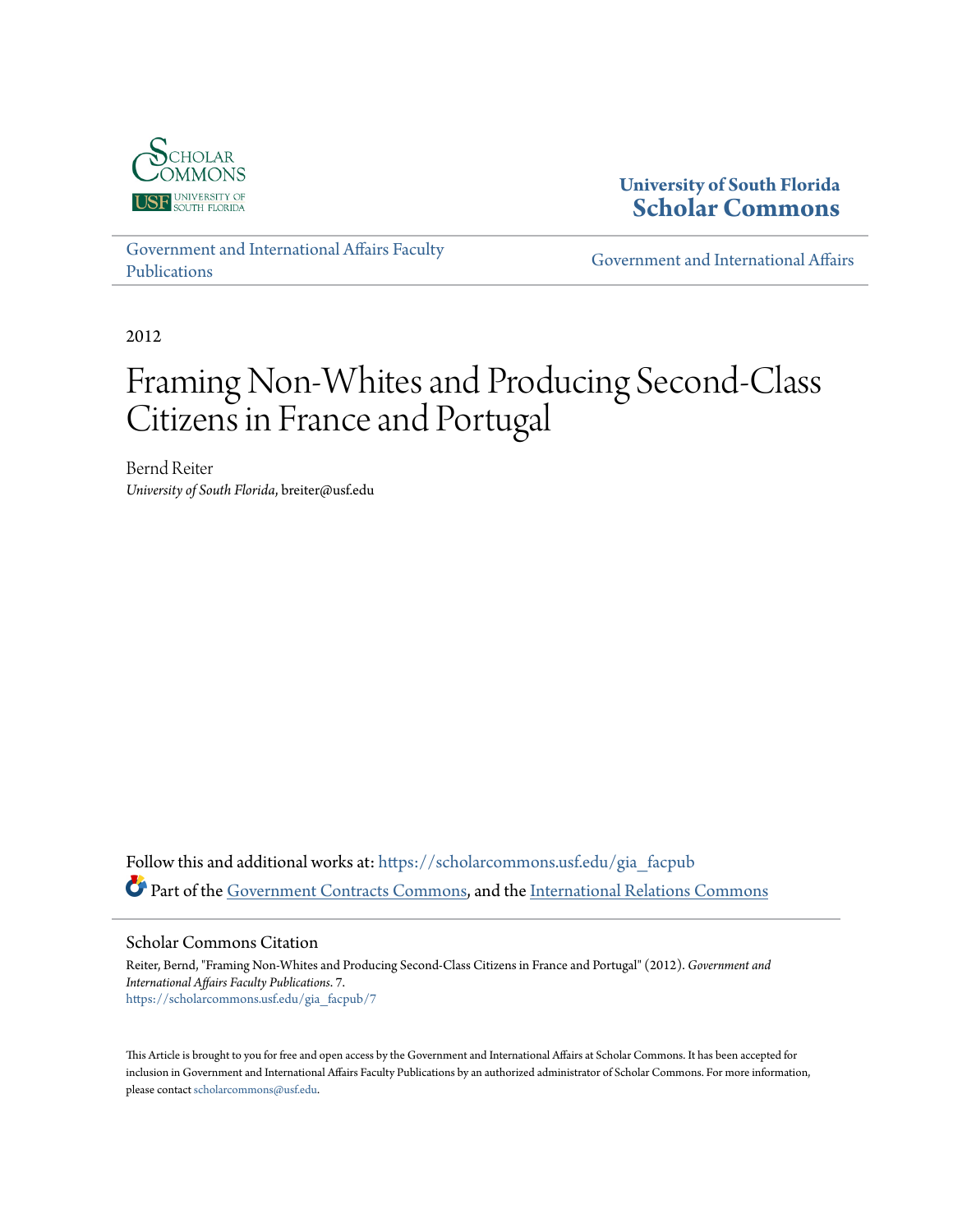

**University of South Florida [Scholar Commons](http://scholarcommons.usf.edu?utm_source=scholarcommons.usf.edu%2Fgia_facpub%2F7&utm_medium=PDF&utm_campaign=PDFCoverPages)**

[Government and International Affairs Faculty](http://scholarcommons.usf.edu/gia_facpub?utm_source=scholarcommons.usf.edu%2Fgia_facpub%2F7&utm_medium=PDF&utm_campaign=PDFCoverPages) [Publications](http://scholarcommons.usf.edu/gia_facpub?utm_source=scholarcommons.usf.edu%2Fgia_facpub%2F7&utm_medium=PDF&utm_campaign=PDFCoverPages)

[Government and International Affairs](http://scholarcommons.usf.edu/gia?utm_source=scholarcommons.usf.edu%2Fgia_facpub%2F7&utm_medium=PDF&utm_campaign=PDFCoverPages)

2012

# Framing Non-Whites and Producing Second-Class Citizens in France and Portugal

Bernd Reiter *University of South Florida*, breiter@usf.edu

Follow this and additional works at: [http://scholarcommons.usf.edu/gia\\_facpub](http://scholarcommons.usf.edu/gia_facpub?utm_source=scholarcommons.usf.edu%2Fgia_facpub%2F7&utm_medium=PDF&utm_campaign=PDFCoverPages) Part of the [Government Contracts Commons](http://network.bepress.com/hgg/discipline/845?utm_source=scholarcommons.usf.edu%2Fgia_facpub%2F7&utm_medium=PDF&utm_campaign=PDFCoverPages), and the [International Relations Commons](http://network.bepress.com/hgg/discipline/389?utm_source=scholarcommons.usf.edu%2Fgia_facpub%2F7&utm_medium=PDF&utm_campaign=PDFCoverPages)

Scholar Commons Citation

Reiter, Bernd, "Framing Non-Whites and Producing Second-Class Citizens in France and Portugal" (2012). *Government and International Affairs Faculty Publications*. 7. [http://scholarcommons.usf.edu/gia\\_facpub/7](http://scholarcommons.usf.edu/gia_facpub/7?utm_source=scholarcommons.usf.edu%2Fgia_facpub%2F7&utm_medium=PDF&utm_campaign=PDFCoverPages)

This Article is brought to you for free and open access by the Government and International Affairs at Scholar Commons. It has been accepted for inclusion in Government and International Affairs Faculty Publications by an authorized administrator of Scholar Commons. For more information, please contact [scholarcommons@usf.edu.](mailto:scholarcommons@usf.edu)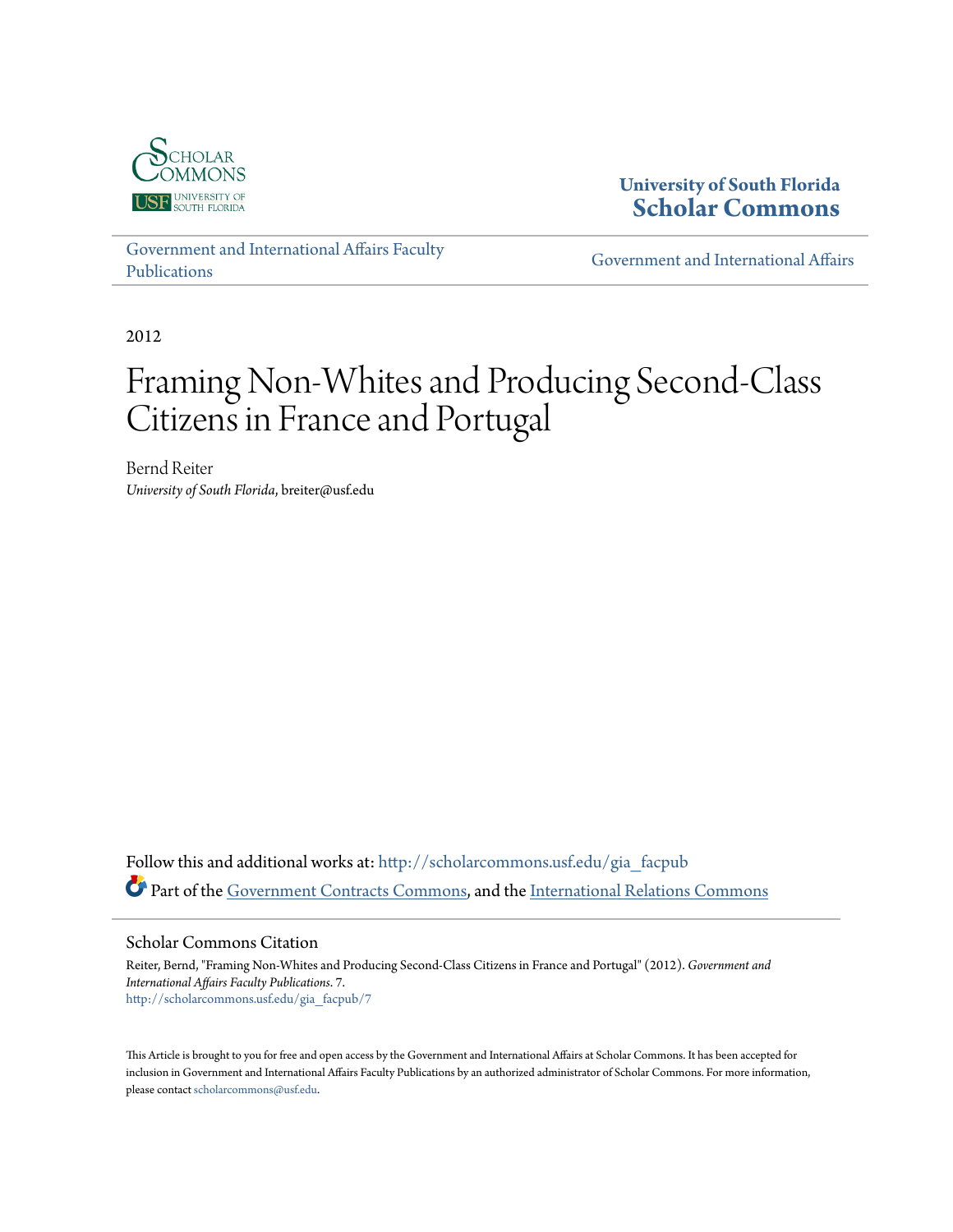### **Framing Non-Whites and Producing Second-Class Citizens in France and Portugal**

Bernd Reiter

*The quality of contemporary democracies hinges on the breadth and depth of the citizenship regimes on which democracy ultimately rests. This article argues that, to assess citizenship, two important dimensions are of crucial interest, namely to what extent formal citizens are able to live and practice substantive citizenship roles and, secondly, how access to citizenship rights is used by different societal groups in order to defend privilege. Having conducted a comparative case study of Portugal and France, I now argue that political elites are contributing to a framing of non-whites as foreigners and immigrants because it serves their purpose and that of the majority of their electorate. I also demonstrate how academia contributes to this framing, as many scholars seem unable to free themselves from biased academic traditions, some of which are clearly racist.*

*Keywords: Portugal; France; Citizenship; Racism; Minorities*

#### **Introduction: Second-Class Citizenship**

Civilization has not yet fully recovered from the shock of its birth—the transition from the tribal or 'closed society' with its submission to magical forces, to the 'open society', which sets free the critical powers of man. […] the shock of this transition is one of the factors that have made possible the rise of those reactionary movements, which have tried, and still try, to overthrow civilization and return to tribalism (Karl Popper 1962)

In recent years, the discourse about democracy has shifted from a focus on transition, to consolidation, and lately on the quality of democracy (O'Donnell et.al. 2004). Most authors follow the path-breaking work of T.H. Marshall (1992 [1950]) and focus on citizenship rights as a way to assess democratic quality (e.g. Hagopian 2007). Others, more specific, argue that we need to take a close look at civil rights in order to determine the quality of democracy (Fischer 2008; Holston 2008). This focus on civil rights has significantly added to our understanding of what is wrong with democracies deemed to be 'wanting' or 'missing something'. However, the almost exclusive focus on rights has led our view away from the original meaning of citizenship, composed not just of rights, but also of responsibilities. In addition, this discourse on rights has furthered an understanding that, as citizens, we are entitled to a set of rights and has led many to discuss how far these rights should stretch—for example, whether or not they should include social and cultural rights (Young 1990).

 $\overline{a}$ 

Bernd Reiter is Associate Professor of Comparative Politics at the University of South Florida. Correspondence to: Dr B. Reiter, University of South Florida, 4202 E. Fowler Avenue, CPR 107, Tampa, FL 33620, USA. E-mail: breiter@usf.edu.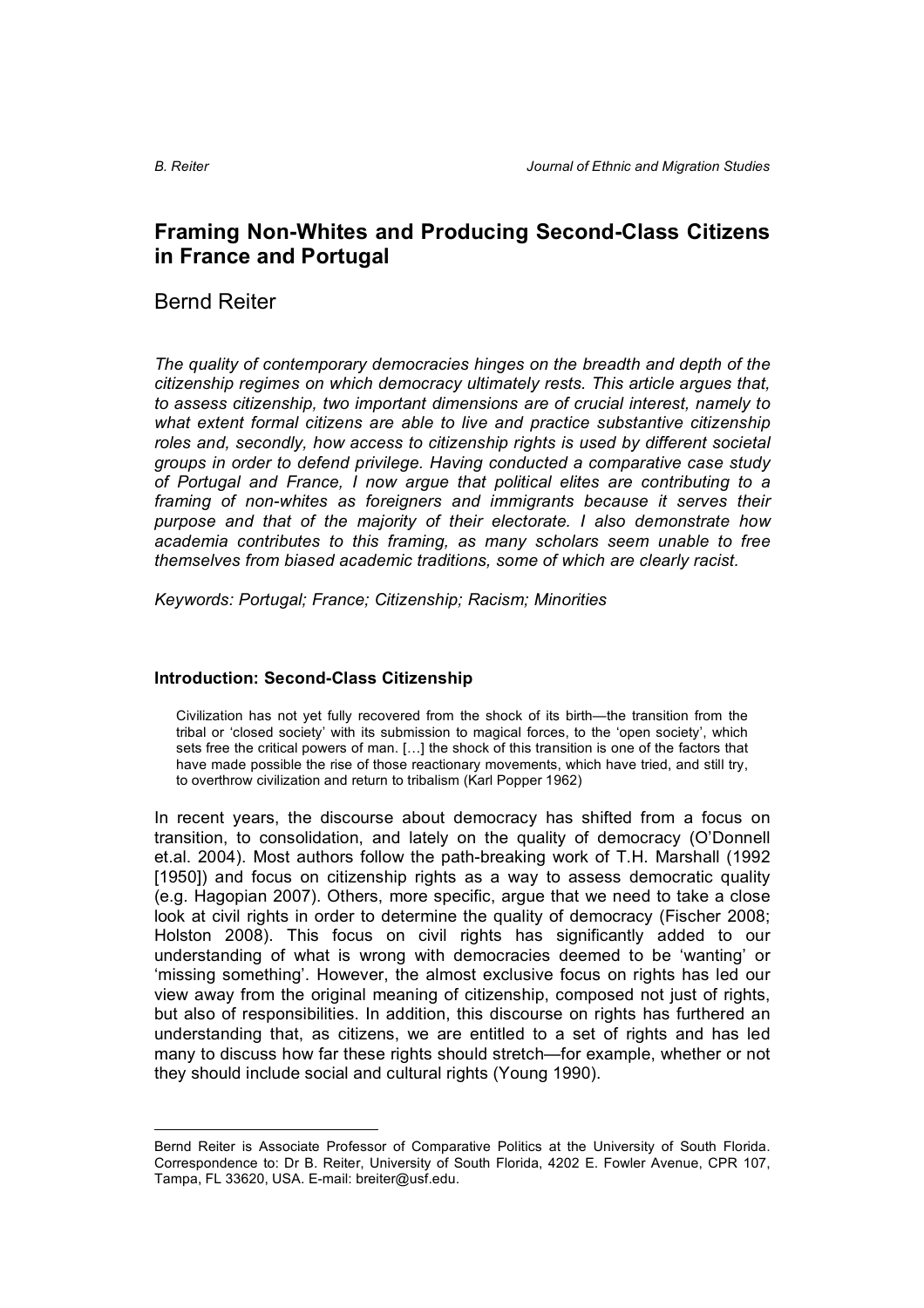I argue that an exclusive focus on citizenship as a set of rights is misguided and analytically not helpful. I agree with Dworkin (1978), who argues that the only right we have is that of equal treatment. Citizenship consists of rights and responsibilities, where rights are not entitlements, but certain collectively enforced protections and guarantees. Furthermore, citizenship consists of duties towards the collective which, in a democratic regime, translates into responsibilities towards the rules and contents of democracy. Accepting this broader definition of citizenship allows us to better assess the quality of democracy by analysing the quality of its citizenship—in terms both of rights and of responsibilities.

By broadening the focus towards rights and responsibilities, we are able to compare a broader spectrum of democracies along a greater scale of indicators. Although some more-consolidated democracies have been able to guarantee a broad set of rights to their citizens, they score low when it comes to citizen responsibilities. Others, typically of the less-developed world, have been unable to guarantee rights, but they demand—and can sometimes count on—high degrees of citizen action and participation, which significantly adds to an active citizenship and thus to citizenship responsibility (Avritzer 2009).

Typical scenarios also include a separation, among the citizenry, between those who have rights and those who have responsibilities. Some privileged groups have been able to secure rights without sharing in the responsibilities; other groups have been left with responsibilities, without having access to the same rights (most notoriously in the case of women, non-traditional citizens and minorities). The distinction of who has rights and who does not—as well as the related differentiation between those on whose responsibilities the state relies, and those who avoid these responsibilities—is highly consequential. Citizenship status, ethnicity, class and gender, have been used to divide citizenry into those with and those without rights, and those with and those without responsibilities.

#### **Substantive Citizenship as a Social Role and Relational Asset**

In his seminal work entitled *Citizenship and Social Class*, Marshall (1992[1950]) argued that, in Europe, civil rights preceded political rights and that, once both these rights were achieved, social rights would follow. Marshall predicted that the twentieth century would see an expansion of social rights which he defined as 'the whole range from the right to a modicum of economic welfare and security to the right to share to the full in the social heritage and to live the life of a civilized being according to the standards prevailing in society. The institutions most closely connected with it are the educational system and the social services' (Marshall 1992[1950]: 8). For him, the state was called upon to reduce the risks associated with capitalism for the poorest citizens, state action which would lead to an 'overarching sense of community and civilization' (Jones and Gaventa 2002: 3).

When the twentieth century came to an end, it became clear that Marshall's prediction was too optimistic. In 2009, many European citizens are effectively still excluded from social rights, to the point where some analysts argue that Europe is developing an apartheid system (Balibar 2004). Non-traditional, non-white European citizens, in particular, see their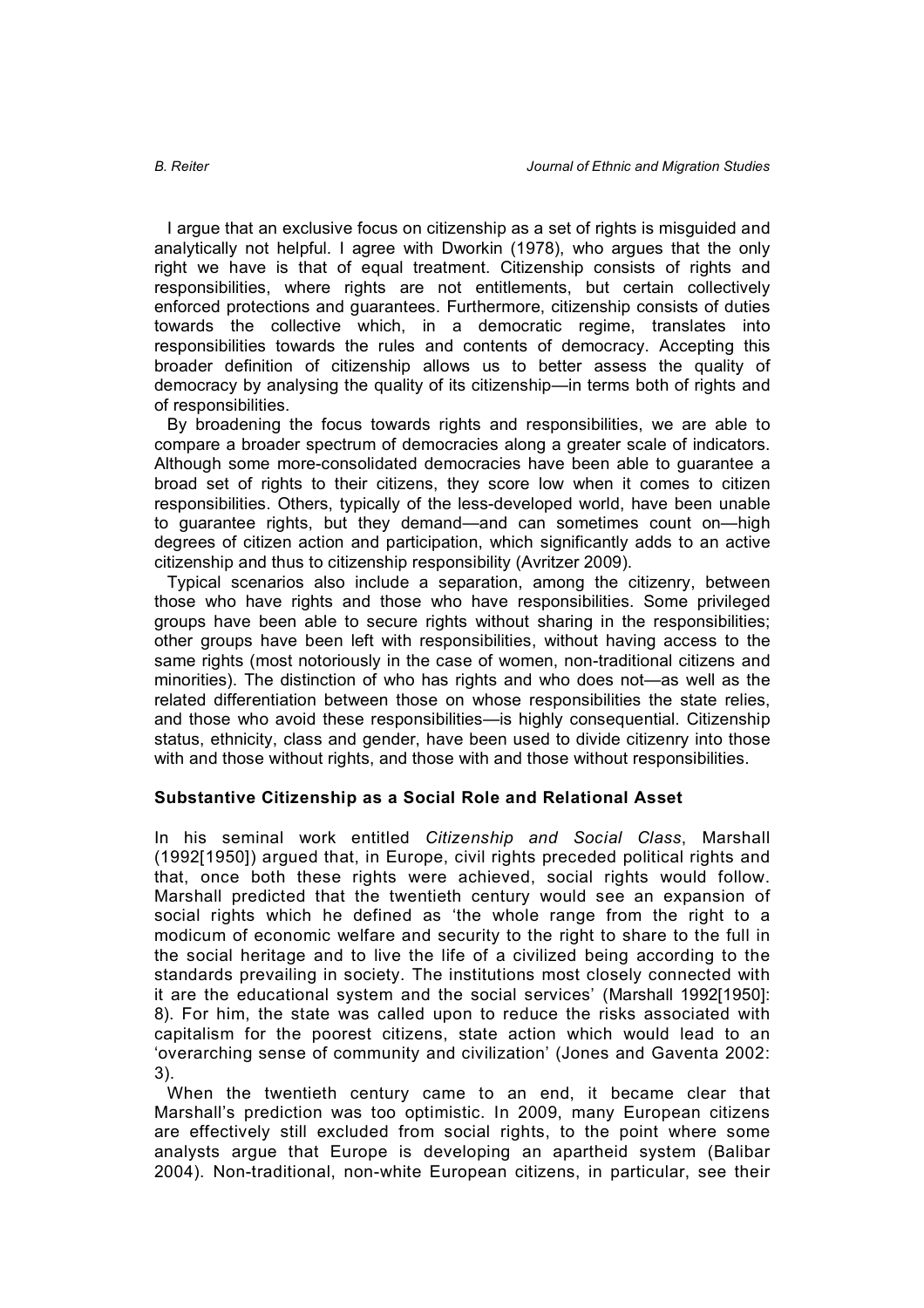civil rights curbed by the forces of prejudice and racism. In many countries they are treated as foreigners and intruders despite their legal citizenship (Rosello 2001). Instead of social rights following civil and political rights, it rather appears that the exercise of civil rights depends on the previous achievement of social rights, as racism is undermining the effectiveness of civil and political rights of all those stigmatised as 'Others Within'.

Racism is at the core of this exclusion and it is Marshall's underestimation of the power of racism that led him to formulate overly optimistic predictions about Europe's democratic future. In Europe, as elsewhere, racism continues to be functional for the maintenance and reproduction of privilege. Worse, with the increased market competition characteristic of advanced capitalist systems, the importance of racism might grow. Racism becomes more pronounced when different actors compete for scarce, and thus highly desirable, goods (Winant 2001). Under such conditions, whiteness functions as an additional capital, bestowing competitive advantages on those able to claim it with success (Reiter 2009).

Citizenship is a broad concept. According to Webster's definition, it is 'the status of being a citizen'. Marshall (1992[1950]: 18), in turn, defines citizenship as 'a status bestowed on those who are full members of a community. All who possess the status are equal with respect to the rights and duties with which the status is endowed'. Tom Bottomore, who wrote the essay 'Forty Years On' which, together with Marshall's own essay, comprises the publication through which Marshall's work is accessible (1992), already points out that citizenship 'in our days' (his were the days of the 1990s) faces new challenges, some of which Marshall could not have foreseen. Among others, he mentions the problems triggered by increased migration, which thus cause greater ethnic heterogeneity among European citizenry and pose new challenges to citizenship. To capture these new challenges, Bottomore proposes a distinction between formal and substantive citizenship—a distinction introduced by Brubaker (1989, 1992). He quotes Brubaker, who had argued that 'Formal citizenship is neither a sufficient, nor a necessary condition for substantive citizenship' (Brubaker, quoted in Bottomore 1992: 66).

Several authors have disputed the notion of citizenship as a status. For communitarians such as Sandel (1998), citizenship, more than a right, is an obligation and a calling to participate and actively engage in one's community. Civic republicans such as Habermas (1998) have stressed that what makes one a citizen is the ability to participate in collective decisionmaking and thus to fulfill one's role as an active constituent of popular sovereignty. According to Jones and Gaventa, 'At the centre of much contemporary writing is the need to conceptualize citizenship as both a status, which accords a range of rights and obligations *and* an active practice' (2002: 5). Since then, others have tried to expand the notion of citizenship and have proposed alternative ways of conceptualisation. Somers, for example, has defined citizenship as 'a set of institutionally embedded social practices' (1993: 589). More-recent treatments of citizenship—e.g. those collected in Tulchin and Ruthenberg (2007)—follow this focus on citizenship as a practice. Holston proposes 'to study the full experience of citizenship, and not only its political aspect' (2007). In his book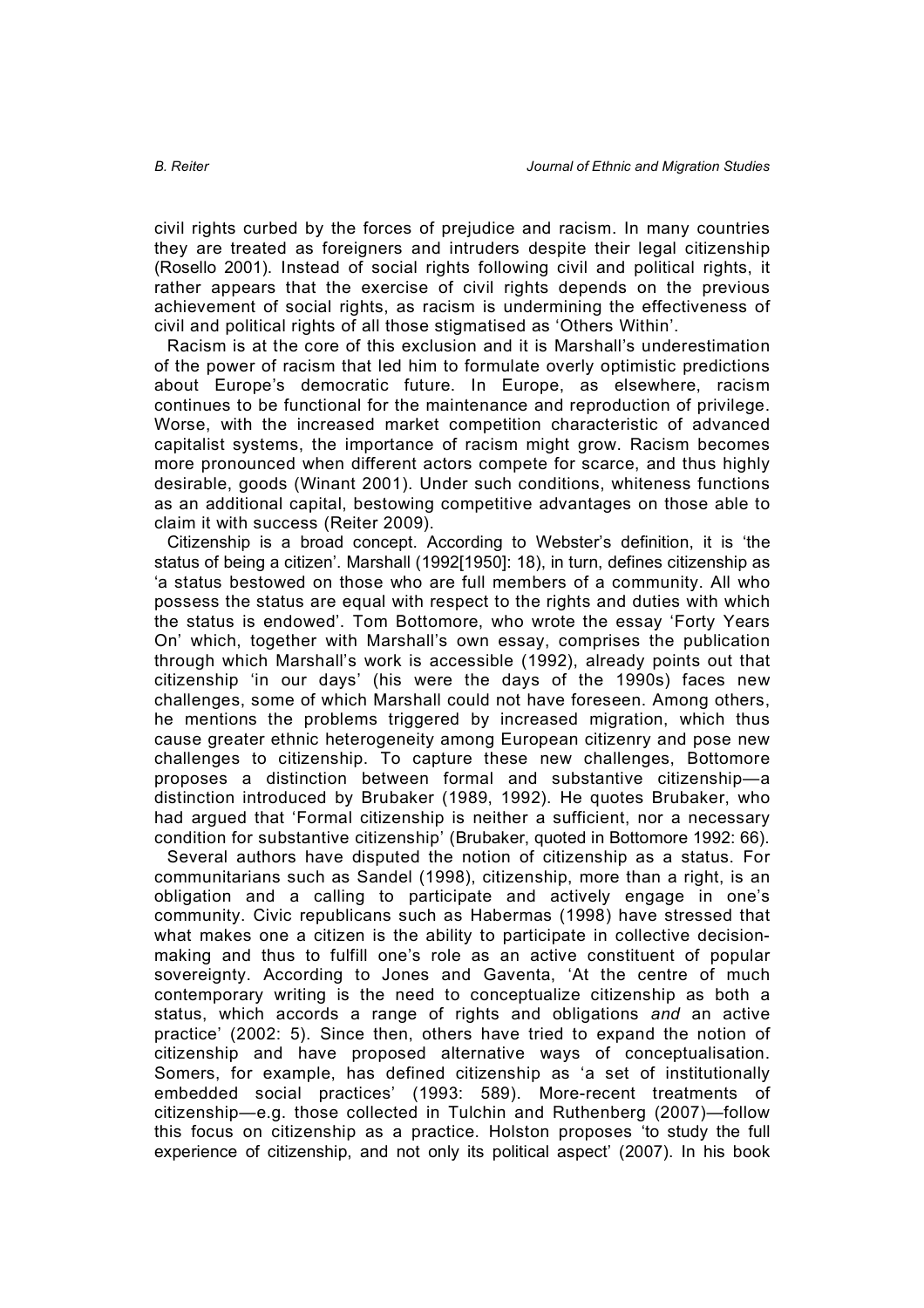*Insurgent Democracy*, Holston (2008) indeed applies an anthropological framework to the analysis of how citizenship is experienced in everyday life.

However, these recent efforts to adequately capture and explain what citizenship effectively is and what it means to different people have not yet produced a conclusive framework and Hagopian's (2007) call to focus on citizenship, especially when studying such 'disjunctive democracies' (Holston 2008), where political and civil rights do not necessarily go hand-in-hand, still stands.

To define citizenship, we therefore first need a useful analytical framework—a lens that allows us to focus on and delineate what the word 'citizenship' stands for. I propose to accept Brubaker's distinction of formal and substantive citizenship and, in this article, further elaborate on the meaning of substantive citizenship. What exactly is substantive citizenship and how can we, as social researchers, assess it? Substantive citizenship, I propose, has two important dimensions: as a social role and as a relational asset. Indicating the relative presence or absence, as well as the quality of possession, on both dimensions allows us to gain a deeper, more specific, more precise and hence more accurate and valid, capturing of the empirical reality represented by the concept of citizenship.

Hence, I propose that the concept of citizenship and the rights associated with it have two important dimensions as yet unexplored, or rather, not yet applied systematically to the study of democracy. First, citizenship is not just a legal status; it needs to be a practical and practiced reality for it to have any impact on people's lives. As such, citizenship is associated with the role of being a citizen invested with certain rights and duties and protected by the state that makes and enforces the rules and laws that define citizenship. Citizenship, then, is best understood as a social role, as Brazilian anthropologist da Matta (1987) has long pointed out, and Holston (2008) has more recently highlighted again. If some citizens are not treated as citizens, citizenship remains an empty concept. Second, citizenship is also an asset and, just like any other asset, it is disputed. As an asset, the value of substantive citizenship is relational, i.e. its value is derived from how much substantive citizenship one person or group has, compared to another person or group. Having access to the asset of citizenship when most people do not, bestows extra value onto its possession.<sup>1</sup> Treating citizenship as a relational asset implies that its unequal distribution divides the citizenry, and privileges those able to claim more citizenship than others and, through this process, secure tangible advantages for themselves.

Seen in this light, the widely used concept of *exclusion* gains a more precise meaning— exclusion from having full access to citizenship rights and being able to fully live the role of a citizen. This exclusion, then, is mirrored by the *inclusion* of all those who are able to claim citizenship roles for themselves, using this access as a tool to defend privilege and perceiving the roles as entitlements.

#### **France: Double Standards**

In France, republican traditions of universal rights and liberties have dominated official political discourse since the French revolution. After the breakout of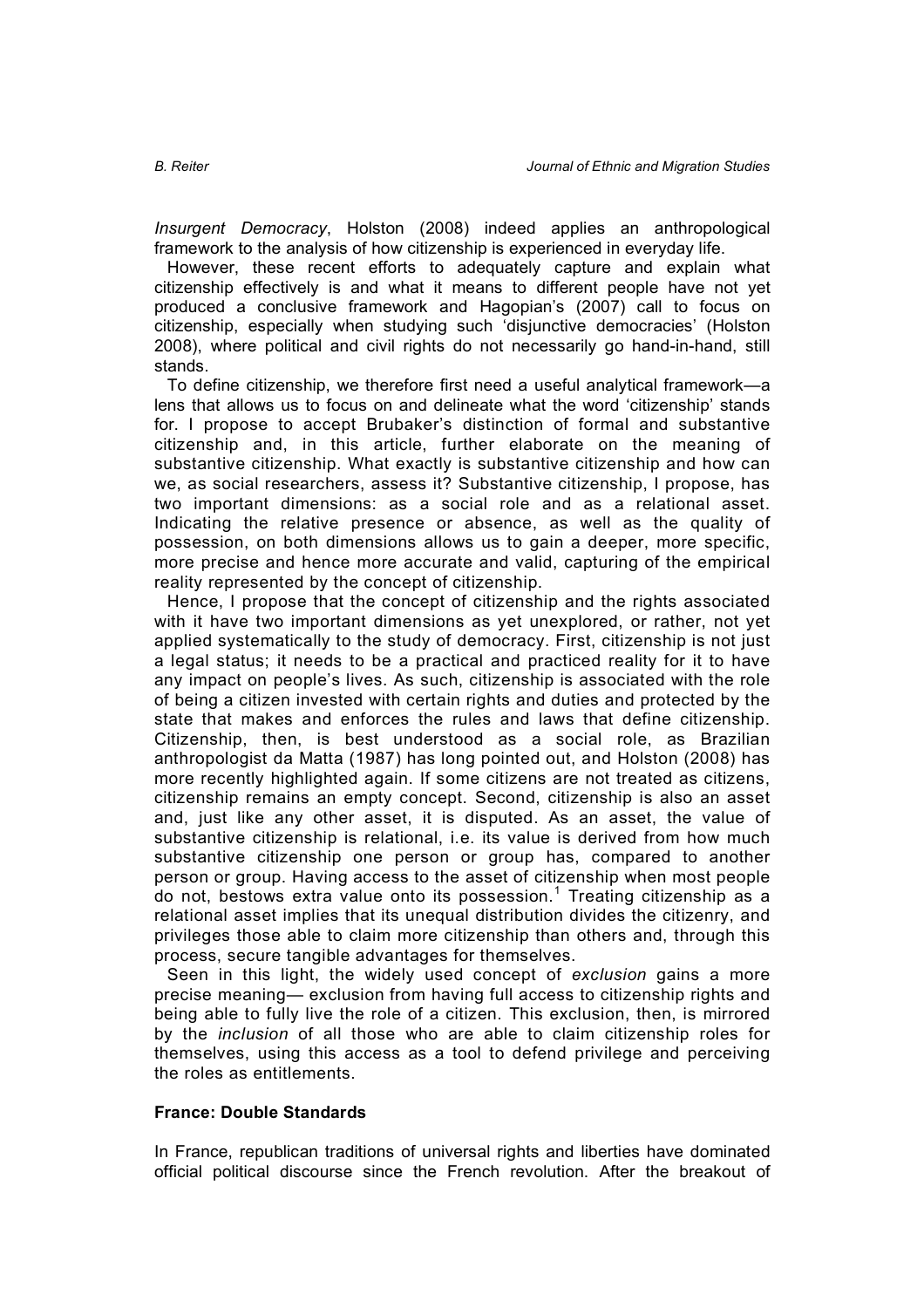minority youth riots in early November 2005, Prime Minister Villepin asserted that 'France is not a country like others. It will never accept that citizens live separately, with different opportunities and with unequal futures'.<sup>2</sup> The way the French state seeks to ensure equal opportunities is guided by its commitment to the republican ideas of *citoyenneté* and *intégration*, which point to assimilation as the only way to integrate immigrants and non-traditional citizens into the nation. The core of this philosophy is to not recognise differences among French citizens and to apply colour-blind public policies to ensure equal opportunity.

However, the assertion of the French Prime Minister is in stark contrast to a French reality that has been depicted by many as increasingly separate, where people of different ethnic backgrounds encounter very different opportunities and face highly disparate futures (Balibar 2004). France has become a showcase and example for a more-dominant European policy of not recognising ethnic groups and minorities and focusing on assimilation as the main, and indeed only, way to integrate immigrants. Officially, once a citizen, the French state does not take account of any group-specific characteristics that *de facto* set the citizenry apart, such as ethnicity, religion or gender. The French state therefore insists on a form of radical individualism that is anchored in political liberalism and classical republicanism. This model is dominant all over continental Europe and the importance of understanding the French way of officially denying the very existence of minorities therefore extrapolates the borders of the Fifth Republic.

In real life, the distinction of insider/outsider that regulates national belonging and the distribution of rights is negotiated through the construction of a racialised conception of community. Nationalist political groups rediscover and disseminate a myth of 'purity', detecting 'foreign' elements that 'contaminate' the national body. Thus, whereas French political elites insist on not officially recognising any minorities within the national body, cultural, ethnic and religious differences are routinely recognised in everyday interactions and are extremely consequential. In a survey conducted in 2007 by SOFRES—'the most renowned and largest market-research firm in France' (Tin 2008: 36)—a total of 3.86 per cent of adults interviewed selfdeclared as 'black'. Of those, 56 per cent declared that they had experienced racism in their everyday lives.<sup>3</sup> Research has further demonstrated that young blacks (classified in the surveys as secondgeneration Maghrebins and sub-Saharan Africans) are 2.5 times more likely to be unemployed than their white counterparts, which means that their unemployment rate hovers at around 20 per cent. Although non-whites also drop out of school more often than whites, their difficulty in finding jobs remains, even when compared to whites with the same qualifications (Silberman *et al*. 2007).

The racist and exclusionary practices responsible for this situation are not hard to decipher as anxious responses of traditional, white residents towards a changing environment. As noted above, white French benefit from the exclusion of non-whites, especially on the job market, where high unemployment also affects them. Given the evidence of discrimination and unequal treatment affecting French citizenry depending on their skin colour and religion, how can we explain that the French state insists on not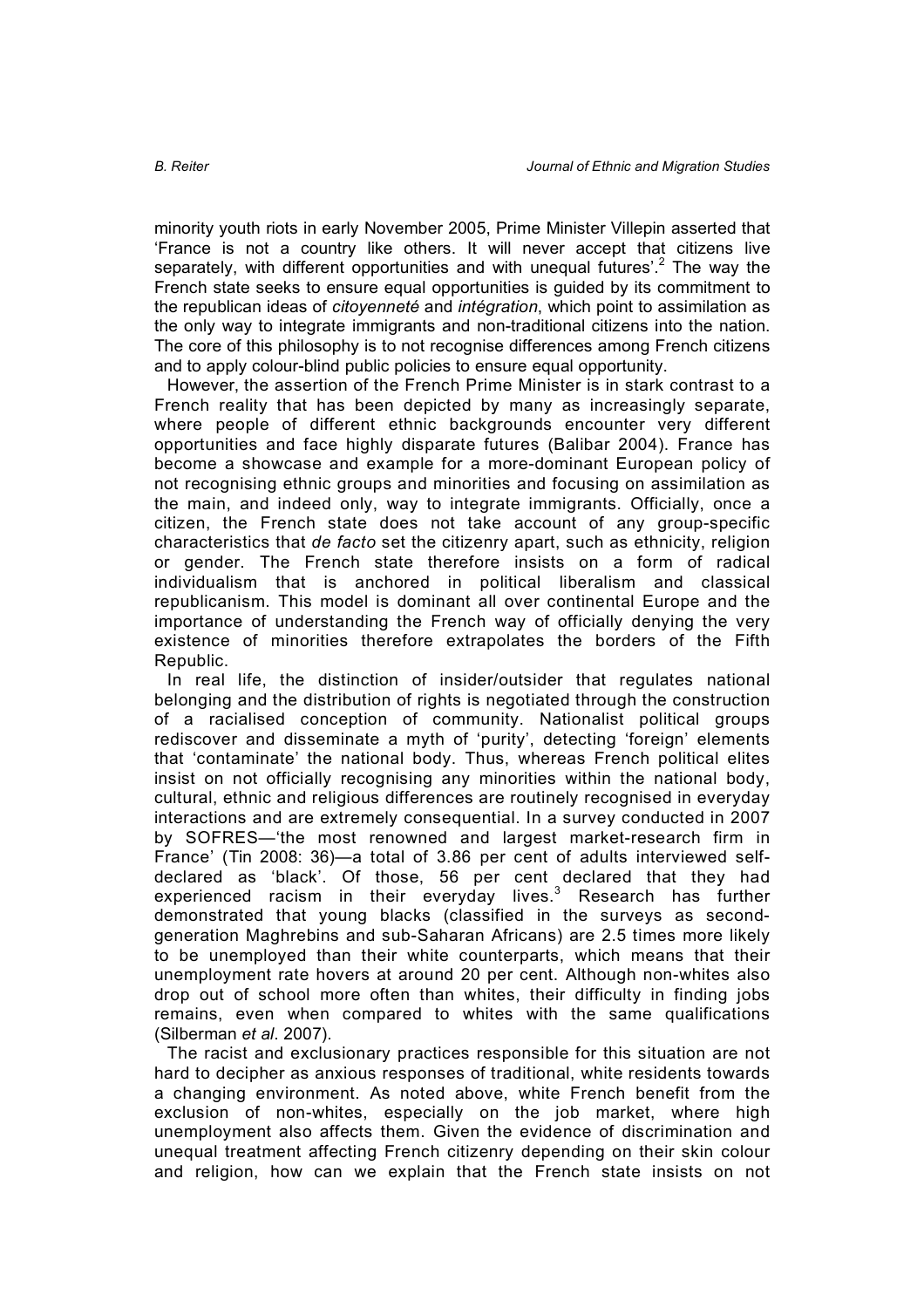providing statistics that capture these inequalities? Established practices around the job market provide a first clue: it is common practice in France, as elsewhere in Europe, for *curricula vitae* to contain information about the age of the applicant, as well as a photo. The black French citizens I interviewed in 2007 had all experienced similar situations when applying for a job—their candidacy advanced up to the moment when it became obvious that they were black.

The statement of one black female interviewee—age 28, holder of a university degree, born in France and a French citizen—was typical. She explains (after my question regarding situations where racism was the most influential):

At work, especially when you apply for a job. At job interviews, I would always be asked where I was from. I am French, but to them, it doesn't appear that way (interview Rouen, 26 February 2007).

On average, the black French citizens I interviewed in 2007, all of whom held university degrees and were French citizens, took about three years to finally find a job. In most cases, they found jobs that did not meet their expectations—a finding confirmed by more-systematic research (Simon 2003).

The French state thus demands or at least tolerates the fact that job applicants need to give evidence of their skin colour when applying for work, fully aware that this will significantly (and probably negatively) impact on their chances. In other words, French political elites and the state they command are aware that traditional white French citizens routinely discriminate against non-whites and non-Christians, a conclusion that is further evidenced by the long history of half-hearted and thus ineffective measures taken by the state to at least formally address this issue (Kiwan 2007). But those same elites avoid taking any concrete and effective action to counteract this situation with reference to the ideal of universalism, laïcism and republicanism, although all of these ideals were formulated precisely to ensure equality, brotherhood and liberty. So why have political elites in France not acted more decisively to ensure the quality of their democracy and the upholding of the high principles it represents? The most plausible answer, it appears, is that they do not want to. Prohibiting the excluded from using cultural, ethnic and religious criteria to address inequalities while, at the same time, allowing employers to use ethnic criteria in their hiring practices, reveals the deep bias with which political elites address this issue. The conclusion reached by Louis-Georges Tin, black activist and founder of *Cran*, an umbrella organisation for black associations in France, seems the most plausible:

I must note that the fierce adversaries of communities, as a matter of fact, were not against communities as such; they were against *some* communities: Arab-Muslims, Jews, and homosexuals […] no one criticizes the sixteenth *arrondissement* in Paris, a bourgeois community which also has its particular habits, mores, and customs. No one would dream of criticizing the traditional communities, professional communities, and the Catholic communities (Tin 2008: 38).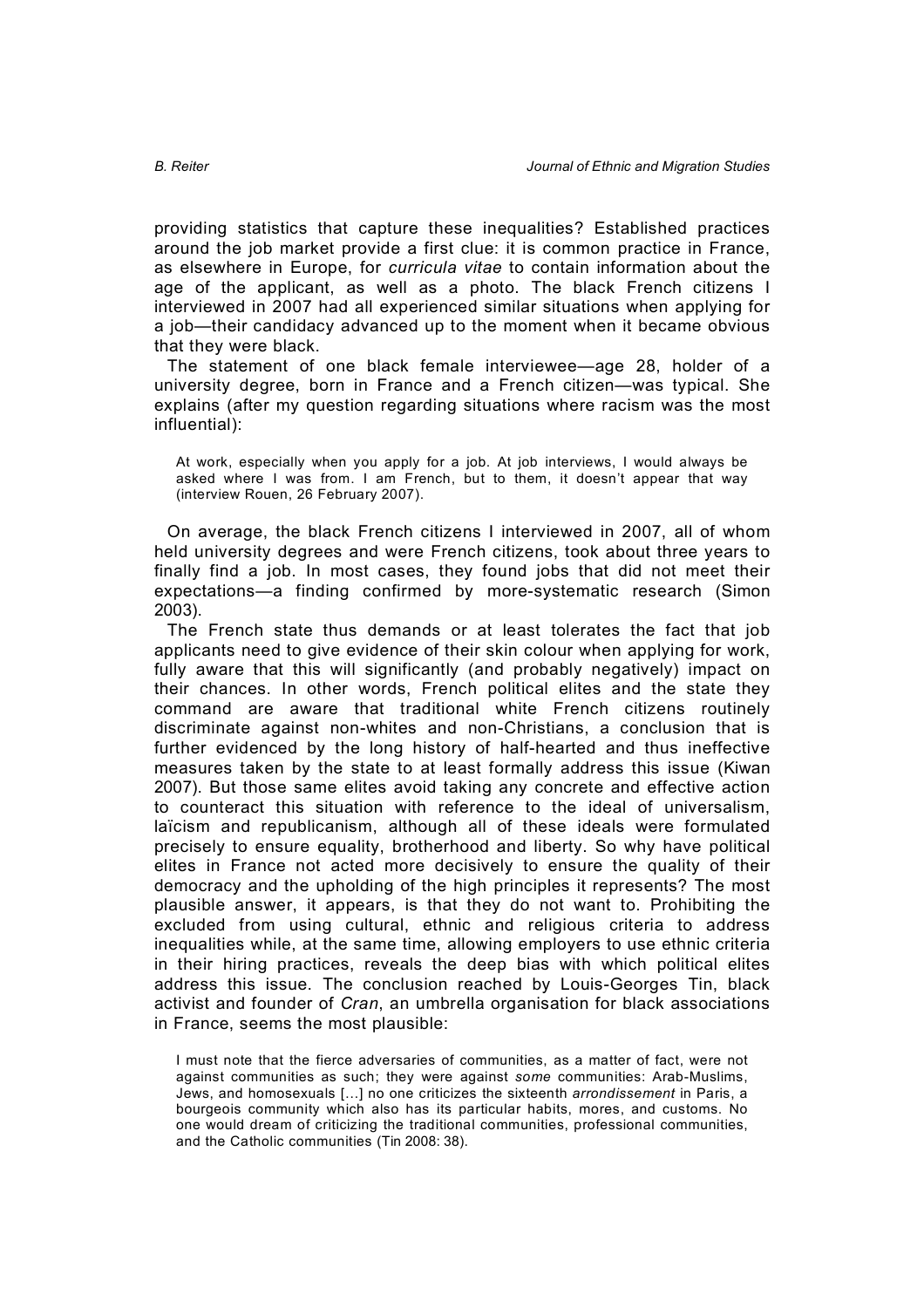French political elites know about the discriminatory practices that victimise a part of the French citizenry yet they do not act decisively to resolve them. Instead, they hold on to the rhetoric of universalism, even though its aim is also to ensure equal rights for all. French citizenship has, as a consequence of persistent discrimination, become racialised and divided. Whereas traditional white citizens insist on their citizenship rights, thus treating them as assets and entitlements, ethnicised non-traditional minorities have become second-class citizens who are not allowed to experience the full extent of their role. To them, citizenship is not a set of entitlements but an unfulfilled promise.

It is not surprising that people seek to defend privilege, especially if unmerited, and when it promises to secure concrete and very important advantages—for example, on a very competitive job market. It is, however, the responsibility of political elites and state apparatuses to check these tendencies and enact policies that aim to ensure equal opportunities—the core of the universalist idea. Instead, French political elites are assisting white citizens to defend their racial privileges, thus revealing profound double standards. If the French state is so sternly against any form of particularism, then the ethnic marking of applicants on their *curricula vitae* should be illegal, especially considering its highly consequential effects on (universalist) equal opportunities. Racist bias in hiring would also have to be addressed in other ways in order to ensure equal chances, for example by enacting quotas. Furthermore, if state elites were really committed to achieving universal equality, they would not rob those negatively affected by discriminatory practices of the means to address them. They do this by not allowing a diagnosis of the current situation of the French citizenry—that takes account of inequalities—in the form of colour-conscious censuses. French political elites, however, have not done anything to effectively counteract the racist practices of traditional white citizens. This reluctance can only be explained by remembering the benefits that political elites and their electorate reap from the current situation: it provides the white majority with a competitive advantage on the job market, allows state elites to escape scrutiny and shields them from being held responsible for the wide array of social problems facing French society by blaming Others.

#### **Portugal: Others into Foreigners**

Portuguese society is increasingly heterogeneous, although there are no data on how heterogeneous its population truly is, as the Portuguese state follows the French model of not differentiating between its citizens. However, cities such as Lisbon count on a significant population of non-white citizens who go to school with, and compete for jobs against, the dominant white population. After examining the role of state elites in the creation and maintenance of a racist common sense that leads to racialised conceptions of first- and second-class citizenship, the case of Portugal allows us to shed light on the implication of academia in this maintenance which frames non-whites as foreigners and immigrants, while deciding who 'fits in' based on ethnic background. I present two arguments here to elucidate this phenomenon: first, the fact that there are almost no studies on blacks in Portugal, despite their visibility in cities like Lisbon and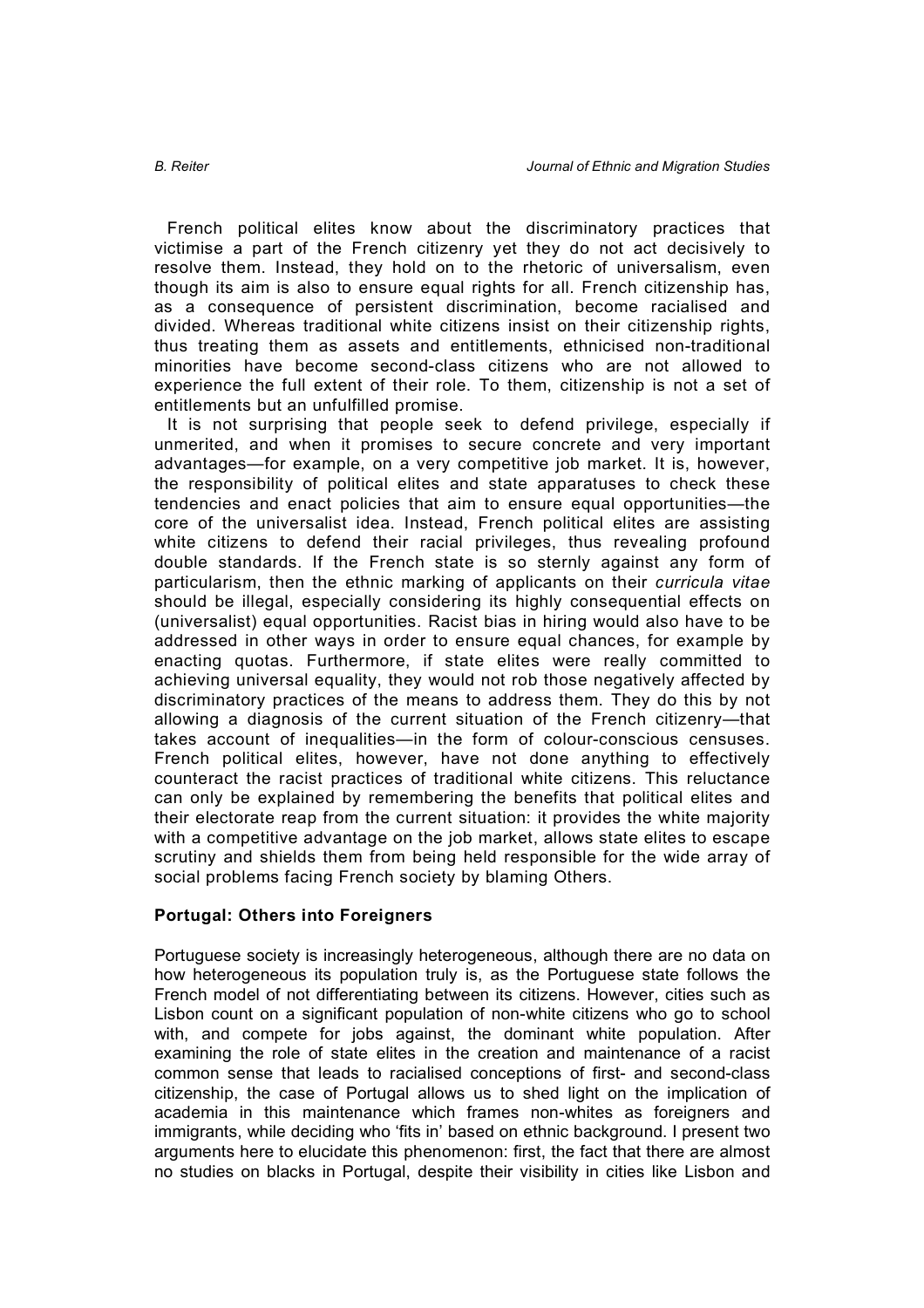Porto; and second, the fact that some immigrants—those labelled 'home-comers' or *retornados*—are much more welcome and taken care of than others, an attribute with strong racial undertones.

The literature about blacks in Portugal or on the situation of minorities there is scarce, and there are almost no publications on the topic.<sup>4</sup> Instead, it is very common to read that 'Portugal is a fundamentally homogeneous country in terms of ethnicity and language, and also as regards religious faith' (Freire 2007: 208). This goes against all the empirical evidence from Lisbon when we know from research that 'legally settled foreigners represent around 5 per cent of the resident population' (Marques *et al*. 2007: 1149). Furthermore, research on education by these same authors who, in 2004, conducted a case study in the municipality of Oeiras, Greater Lisbon, allows us to deduce the degree of heterogeneity that characterises contemporary Lisbon society. Marques *et al*. found that, among their sample of Oeiras schoolchildren aged 14 to 24, '44.3 per cent [were] […] children of immigrants' (2007: 1156). At the same time, articles and books about immigrants abound, thus creating the false impression that Portugal has indeed an immigration problem, but not a problem of ensuring equal opportunities to its diverse citizenry.

So what kind of scholarly blindness allows social scientists to state that Portugal is a fundamentally homogeneous country? It appears that the lack of statistics on the presence and situation of minorities among the Portuguese citizenry has become a self-fulfilling prophecy. By focusing academic production on foreigners and immigrants while, at the same time, not producing any information on the number of minorities, let alone on their socio-economic situation, Portuguese scholars help to perpetuate a common sense that says 'Portuguese citizens are white; non-whites are foreigners and immigrants'. Similar to the French case, the interest behind such manoeuvering is quite evident: real problems remain unexamined and important questions unaddressed; political elites escape scrutiny by shifting the blame onto others, which allows them to continue in their malpractices; whites, perceived as 'normal citizens', benefit from the bedeviling of non-whites and reap tangible benefits.

In the case of Portugal, where funding for scholarly work in the social sciences is scarce and almost 100 per cent comes directly from different state agencies or from the state-owned Foundation for Science and Technology (FCT), it becomes clear that intellectual elites depend on state elites for the funding of their research projects (http://alfa.fct.mctes.pt/estatisticas/global). The fact that there are so few studies on ethnic minorities, especially blacks, in Portugal thus cannot be interpreted as a coincidence. To the contrary, the only two possible explanations for this omission are that (a) the state does not fund such studies, or (b) that Portuguese researchers do not propose any projects about Portuguese ethnic diversity in relation to equal opportunities and questions of justice. Both possibilities seem plausible and deserve further scrutiny. For the sake of my study, it is enough to point to the inherent conservativism and inertia of scientific research programmes, favoring research projects that are within already established paradigms. This tendency complicates the emergence of new research projects that are unconnected to already-established truths and the methods, units of analyses, and research questions associated with them (Kuhn 1996; Popper 2002). Scholars thus share in the responsibility of perpetuating the invisibility of ethnic minorities in Portuguese society—which, in turn, contributes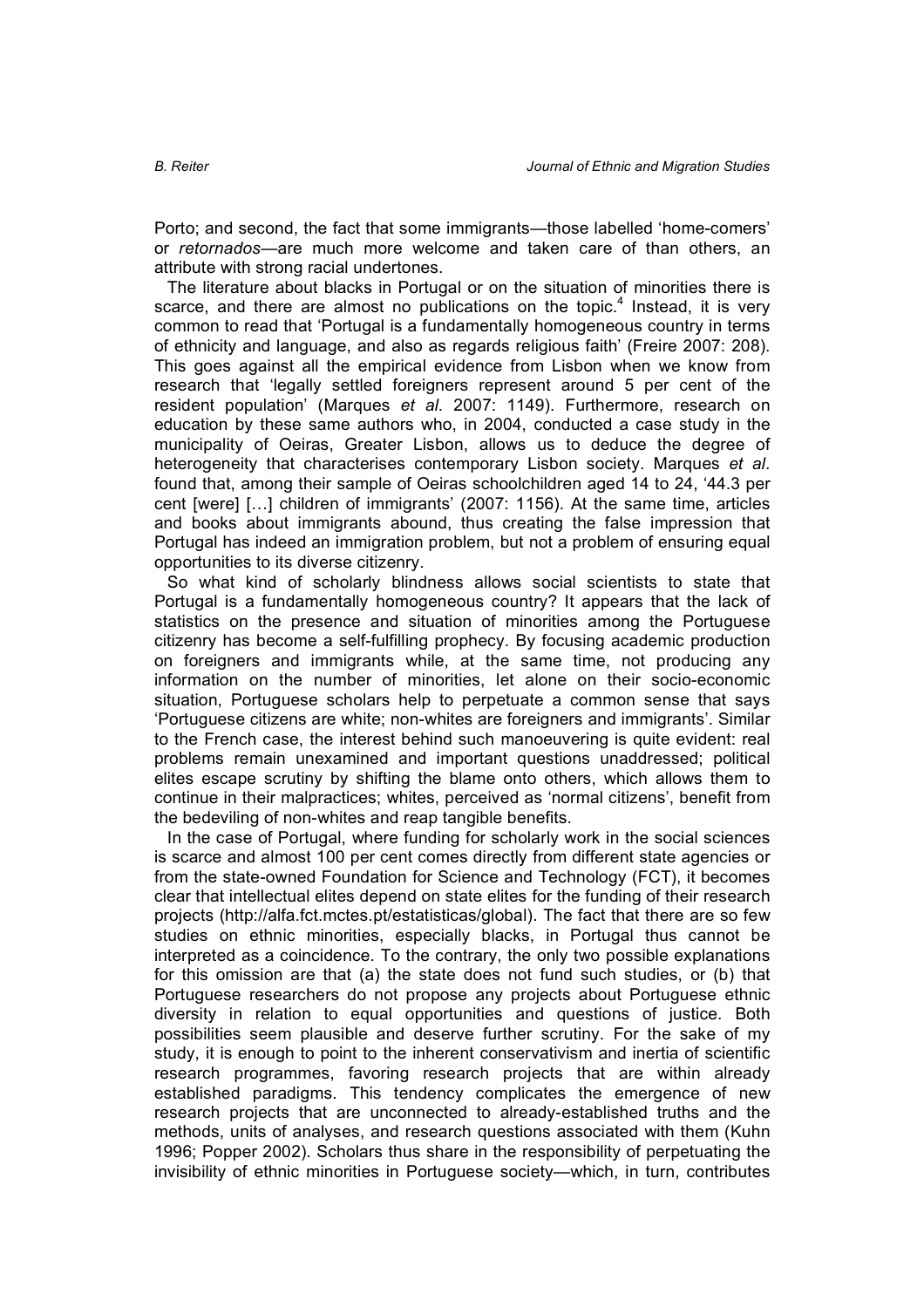to the perpetuation of their situation of exclusion and second-class citizenship status.

According to the extremely scarce information available, second-generation immigrants (a doubtful denomination in itself), fare much worse in school compared to their white counterparts. Marques *et al*. found that 'Africans have gained the status of "the most visible minority". Surveys show that they are more prone to be perceived as immigrants than any other category […] They are still the least welcome in close family relations'. They also found that 'nearly three quarters of students with Cape Verdean ancestry experienced grade blockage at least once' (Marques *et al*. 2007: 1149, 1160). In other words, 75 per cent of 14– 24-year-old students in Oeiras with a Cape Verdean background repeat a year at least once before they graduate from High School!

'In Oeiras, we found that around a third of the Portuguese students have to repeat a school year at least once, compared to 41 per cent for native-born children of immigrant parentage and 51 per cent for the foreign-born' (Marques *et al*. 2007: 1158). There are also extreme differences among 'native-born children of immigrant parentage' and those born to traditional Portuguese residents with regard to early school determination, despite the fact that the majority of Portuguese students (77 per cent, according to Marques *et al*. 2007) aspire to attend university. Hortas (2008) confirms these findings, at least indirectly, when stating that 'When we look at immigrant dropout/failure, we see that the rates are triple the norm in primary school, and double for the other cycles' (2008: 423).

The use of such extremely cumbersome designations as 'native-born children of immigrant parentage' hints at the difficulties that Portuguese scholars face when discussing this issue. When reading through the available educational statistics and the research conducted in this field, it appears that what schoolchildren who face above average dropout and repetition rates indeed share is not their legal status but the colour of their skin. They are all non-white and, even though Portuguese is their first language, they perform significantly worse than their white Portuguese colleagues and even white EU immigrants (Marques *et al*. 2007). In other words white foreigners, whose first language is not Portuguese, by far outperform black Portuguese schoolchildren whose first language is Portuguese.

The relative absence of studies about the socio-economic situation of Portuguese minorities, especially blacks, and the cumbersome treatment and reluctance with which they are treated together with the high profile of studies that focus on immigrants, all help to consolidate the already wide-spread common sense that transforms black Portuguese citizens into foreigners. The statement of an interviewee illustrates this state of affairs:

I am a Portuguese citizen but at the same time I am not a Portuguese citizen. I have all the rights, but at the same time, I have none. I have even represented Portugal at international events, while I was a student. But because of my colour, I am not treated as a citizen. I constantly experience discrimination at all levels: social, cultural, economic … I compete in the job market against Portuguese classmates who had worse grades, but they get the job.<sup>5</sup>

Who counts as a national and who does not thus has severe consequences on life-chances in both France and Portugal—no matter the citizenship status. "Nationals must be white"—informs the common sense—a common sense that obfuscates all the inequalities and injustices to which non-white citizens are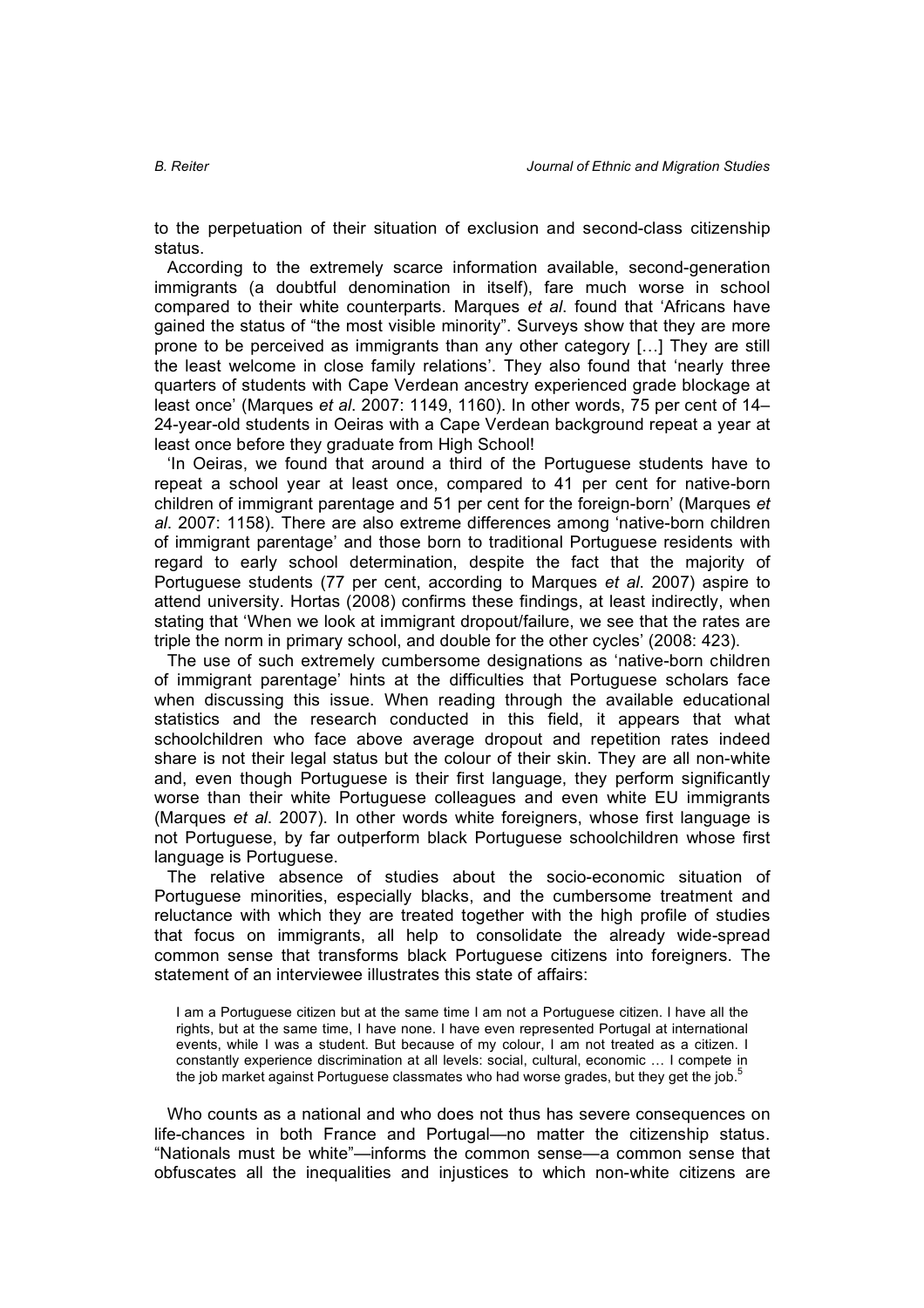routinely exposed, while at the same time securing privileges to white citizens, and relieving political elites of their responsibility to ensure justice and equality among their citizenry—the cornerstones of democracy. After all, 'Blacks do not belong here' and, perceived as foreigners, are not a concern of political elites and the white majorities they represent.

#### **Ties to the Motherland: Of Remittances and Returners**

A final piece of empirical evidence of the construction of extremely biased racial regimes in Portugal is provided by the curious case of the so-called 'homecomers' or *retornados*—white African immigrants who settled in Portugal mostly between 1974 and 1975. When Portugal's African colonies achieved independence in 1974, many white colonisers ran the risk of losing their privileges and maybe even their properties and lives, and some 800,000 decided to move to Portugal. These white home-comers encountered such a welcoming and open Portugal that the whole experience was widely praised as a 'great success story' of integration (e.g. by Pires 2003). The willingness of the Portuguese society and state to accommodate these immigrants went so far as to alter a long-established legal tradition—the naturalisation law—which, since 1981 and in order to accommodate the returning colonisers now gone astray, was changed from *jus soli* to *jus sanguini*. After the changes of 1981, a child born to a Portuguese parent automatically becomes a Portuguese citizen, provided the parent was born in Portugal *or in a territory administered by the Portuguese state*. 6

Since 1981, Portugal thus welcomes all those able to claim Portuguese ancestry while, at the same time, blocking the integration of all those without it. Through this manoeuvre, returners were not considered as immigrants. The success of this re-integration, according to Pinheiro, was due to the fact that 'this biographical particularity of this community is not visible in Portuguese society' (Pinheiro 2008: 66). Read: They were white. Pinheiro continues: 'With the *retornados* also came approximately 28,000 Africans, both refugees from the civil wars in Angola and Mozambique and working immigrants from all former colonies. Unlike the *retornados*, this African community had no special connection to Portugal or Portuguese nationality since they came from independent states' (2008: 67)—no connection other than having worked for the Portuguese colonial empire and, as a consequence of betting on the wrong side, having lost a home in the newly independent African states, one might add. Indeed, a significant number of this early group of Africans most probably held Portuguese passports, because they had worked on the side of the colonisers, helping to control and administer the 'natives', a fact that can easily be verified by interviewing this population. Indeed, as Marques *et al*. (2007) indicate, some of these 'returners' have lived in Africa for generations. The maintenance of cultural ties to the colonial motherland has proved extremely consequential to them so that, in contemporary Portugal, the divisions created under colonial rule between colonial subjects and colonisers still plague intra- and inter-ethnic relations (Reiter 2008). It also seems legitimate to deduce that the dual labour market that determines the opportunities available to African migrants and their descendents, diagnosed by Eaton (2001), can in part be explained by the relation of different African-descent groups to the Portuguese colonial state. In an interview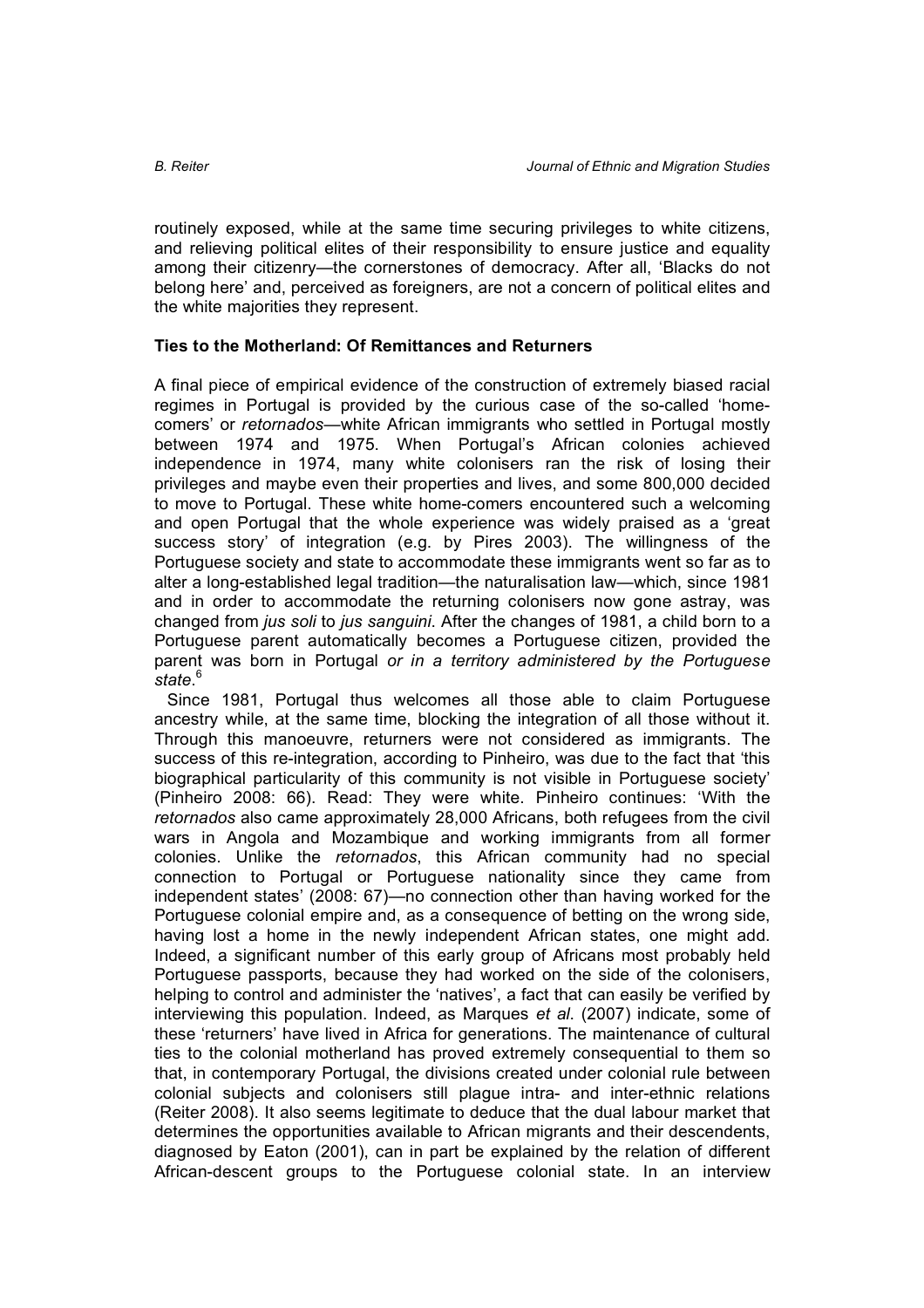conducted in 2003, the president of the Lisbon-based Cape Verdean association, Ms. Alestina Tolentino, explained:

After independence, many Cape Verdeans settled in Portugal. They were Cape Verdean nationals, but they had worked for the Portuguese state in Cape Verde. As such, they had acquired certain rights, pensions, social security, and such, which they had because they were Portuguese citizens. So when all these returners arrived in Portugal after independence, among them were many Cape Verdeans. They were highly qualified because they had worked for the Portuguese colonial apparatus […] The face of colonialism for many Angolans and Mozambicans was not Portuguese, but Cape Verdean.

Most returners moved to Portugal because of the links they had forged during colonial times, when they had a direct connection to the colonising state apparatus. Once in Portugal, they could count on pensions and social security schemes. They felt, and most of them also officially were, Portuguese citizens and all those who were not would become so after 1981. If they were Cape Verdean nationals, they would still fit the racial regime that was created during colonial times and then employed to construct social hierarchies in Portugal, as most Cape Verdeans are easily distinguishable from Angolans and Mozambicans by their lighter skin colour.

As Reiter (2008: 403), explains:

Under the indigenous law code that regulated life in most of the Portuguese world until 1961, some natives could become Portuguese citizens if they passed the 'civilization-test', consisting of demonstrating their degree of assimilation to European values and manners. The Indigenous Code of 1954 regulated the stages that led from being 'indigenous' to becoming 'civilized', making the achievement of European manners and habits the benchmark for gaining access to Portuguese citizenship rights. Assimilated Portuguese citizens had to demonstrate that they had left their 'native savagery' behind. Successful assimilation had to be proven through Portuguese language skills, clothing style, food habits, and other western civilized manners.

After 1974, Portuguese state elites thus 'took care of theirs' and, in so doing, made sure that uncivilised Others could not slip in.

However, the maintenance of bonds with individuals and groups who have connections to the motherland is a not uncomplicated matter, especially for Portugal, a country that had long argued its intimate closeness to its colonial subjects. Portuguese settlements in Brazil, Angola, Mozambique, Guinea-Bissau, Goa, Macao, South Africa and Cape Verde reach back to the sixteenth century. The Portuguese presence never effectively ended with independence, so that most of the former colonies still have a sizeable Portuguese population. By the late 1990s, the economic boom that was caused by Portugal joining the EU and receiving millions of EU funds to improve infrastructure started to slow down and unemployment began to rise. During that time the first studies about remittances emerged. From the late 1990s onward, remittances declined steadily from 3 per cent of GNP in 1990 to 2.5 per cent by the end of the decade.<sup>7</sup>

While colonial ties seemed to presume that Portugal would take care of all those who had helped to sustain the colonial apparatus by facilitating their integration into the Portuguese state, it became clear by the late 1990s that Portugal could not welcome all those communities that upheld their Portuguese nationality. Under these new economic circumstances, and equipped with hard evidence about the magnitude and importance of remittances for the Portuguese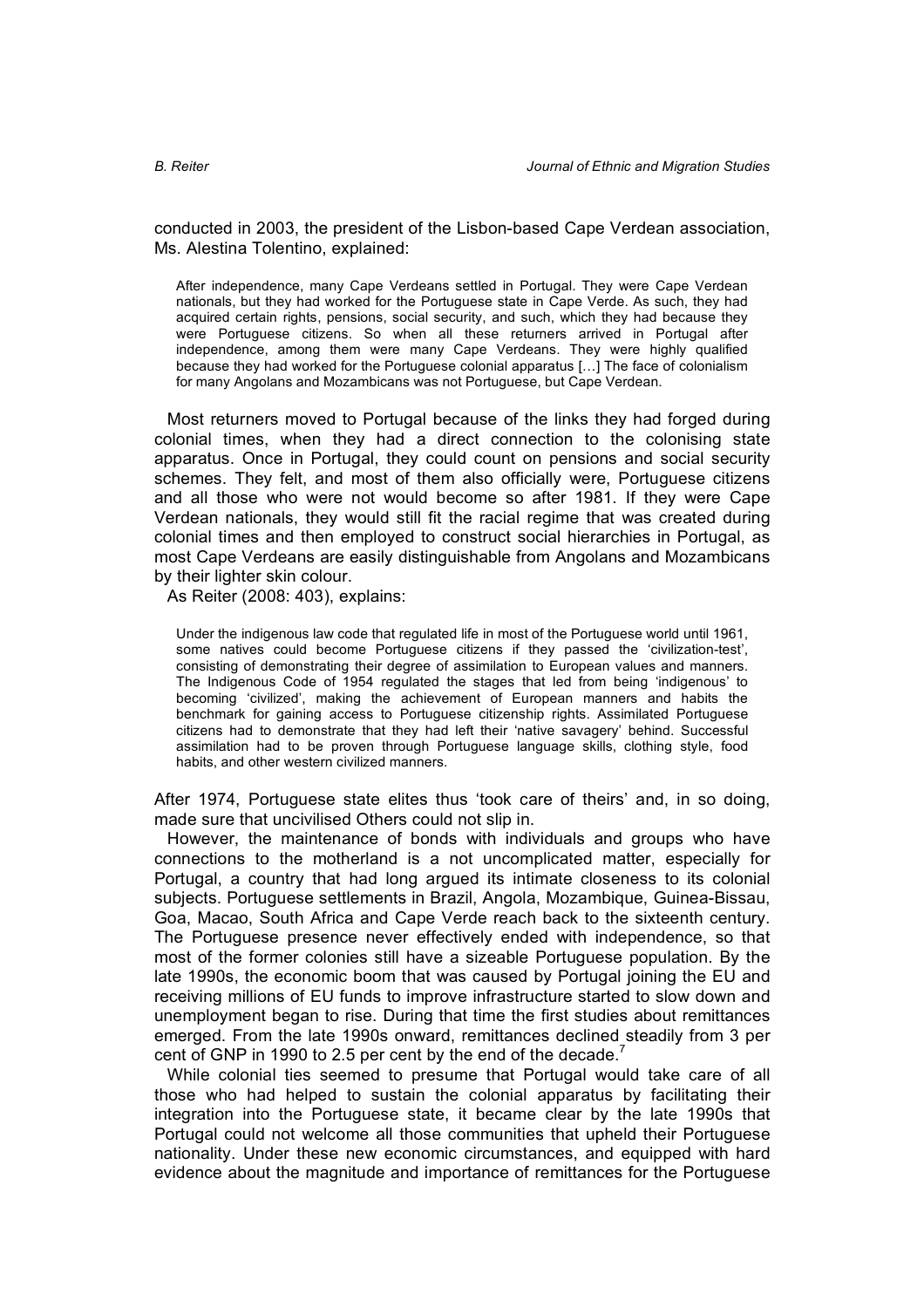economy, Portuguese political elites shifted gear. They realised that it was no longer desirable to 'bring home' all the former colonisers or those who had passed the 'civilisation test' and could count on national solidarity, based on their white skin or their white habits. While it still seemed important to maintain the bonds that united these exiled communities to the motherland—the *sine-qua-non* conduction to ensure that remittances continued to flow 'home'—it also seemed important to ensure that these exiles stayed where they were, rather than further burdening the Portuguese labour market.

Political elites found the solution to these new challenges of the late 1990s in the Camões Institute. Since 2000, new Camões Cultural Centers were established in Paris and in Poitiers (France), Dakar (Senegal), Windhoek (Namibia), Dili (East Timor), Hamburg (Germany), Stockholm (Sweden) andVienna (Austria), as well as in the headquarters of the African Union in Addis Ababa (Ethiopia) and of the Economic Community of West African States in Abuja (Nigeria). Portuguese Language Centers were opened in Canchungo, Ongoré, Mansoa, Bafatá, Gabú, Buba, Catió, Bolama, Bubaque, and Quinhamel, all in Guinea Bissau, to spread the use of Portuguese as the official language in the country. Taken together, since 1998 the Portuguese state has opened 19 language centres and is now present in 20 cities in different countries. According to Malheiros (2002), 'Portugal's Ministry of Foreign Affairs has registered and attempts to maintain ties with nearly 4.3 million Portuguese and people with Portuguese ancestry living abroad'.<sup>8</sup> In 2007, the Camões Institute, together with the Lisbon-based Instituto Superior de Ciências do Trabalho e Empresa (ISCTE) determined that the Portuguese language contributed 17 per cent to the Portuguese GDP.<sup>9</sup>

Portuguese political elites have thus found a way to categorise their citizens into those who can live in Portugal and those who are more functional if and when they stay abroad but send their money home to their families. Neither are all passport-holders welcome in the motherland—as the situation of all those who hold passports, but are treated as foreigners, demonstrates. Conversely, others have been received with open arms, and laws have been changed to accommodate them. The racial project that informs this categorising of people and groups into 'desirable' and 'less-desirable' is hard to overlook. Yet most Portuguese scholars do just that—be it because they cannot find funding for projects that would raise these issues, or because they are too caught up in a hegemonic common sense that has long accepted that non-whites are not Portuguese and thus cannot count on the solidarity of the national community. In so doing, Portuguese academia becomes implicated in the reproduction of a racialised common sense that legitimises the maintenance of a racialised social order, dividing the Portuguese citizenry into first- and second-class citizens. Whereas the white (biological or culturally defined) first-class citizens can count on citizenship rights as entitlements, second-class citizens have not been allowed to live the lives of citizens. The 'asset' nature of citizenship becomes evident, as all those benefiting from such a system have no reason to change it—and instead have every reason to hold the 'Others' out.

#### **Conclusion: Framing Non-Whites and Producing Second-Class Citizens**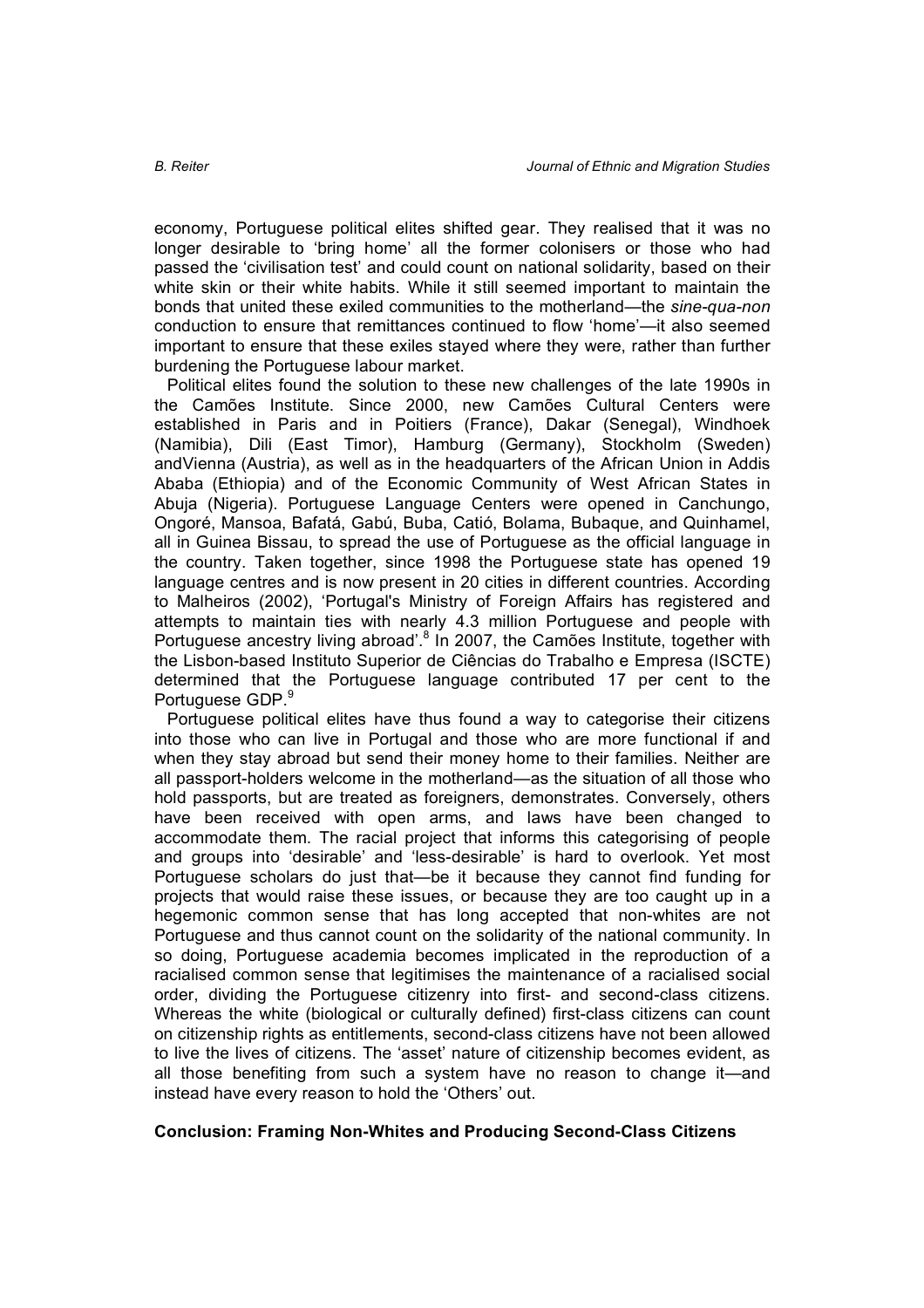An ethnically defined nationalism has become the norm in Western Europe. Although its emergence can be explained by the late-state formation of some EU member-states, such as Germany (Hobsbawm 2003), other states—such as France or Portugal—have only recently shifted away from (in the case of Portugal) or restricted the reach of (in the case of France) the *jus soli* rules that have long been a cornerstone of their democracies. The contemporary strength of ethnic nationalism must thus be seen as the result of deliberate political action aimed at redrawing the rules of belonging.

Ethnic nationalism, however, not only perpetuates the exclusion of non-whites by defining them as not belonging to the national community; it also stands in the way of the country achieving truly universal citizenship and democracy with strong civil, political and social components. The persistence and even growth of ethnic nationalism is the root of many of the problems which Europe faces today, because it competes with the development of civic bonds among an increasingly heterogeneous European citizenry.

A complication to this problem is caused by the commonly almost exclusive focus on citizenship rights, to the detriment of citizenship duties and responsibilities. Ethnically defined nationalism, coupled with a widely held belief that citizenship is a matter of rights without responsibilities and duties, has created a situation where ethnic white Europeans arrogantly insist on their 'rights' as citizens—thus presenting them as entitlements while conveniently overlooking their responsibilities towards their fellow citizens. Instead, minority citizens get routinely blamed for every and all the economic, social and political problems that many European countries have experienced over the last decades.

The lack of a focus on civic solidarity and of a civically defined European membership is also at the core, I would contend, of the oft-times awkward difficulties many European states and societies have when dealing with antidemocratic elements in their midst. Instead of focusing on anti-democratic agents as the prime culprits of terror and insecurity, blame is commonly shifted away from civic matters towards cultural and ethnic ones—thus unduly blaming certain religions, cultures and ethnic groups for violent acts and 'tendencies', thus further perpetuating stereotypes about others.

To make matters worse, several European states do not provide census data on the ethnic backgrounds of their citizens, justifying such a policy with reference to the principle of universal citizenship. Minority citizens thus have no way of knowing their numbers, situation or degree to which they have a shared destiny. By most accounts, having access to these numbers could prove explosive and is thus avoided by *status-quo*-oriented political elites. Parallel to not providing census information on European minorities, several European states actively fund a plethora of studies that focus exclusively on immigrants, thus anchoring public attention and discourse firmly on issues of foreigners and their problems of attaining legality and achieving integration. Academia has become implicated in the dissemination of a framework that almost automatically transforms all nonwhites into foreigners and immigrants. There is a clear lack of studies on an increasingly diverse European citizenry and the difficulties of non-white citizens in gaining acceptance, equal opportunities and equal treatment by the state and other—white—citizens. They have become second-class citizens who are not allowed to experience the full extent of the social role that comes with the status of being a citizen.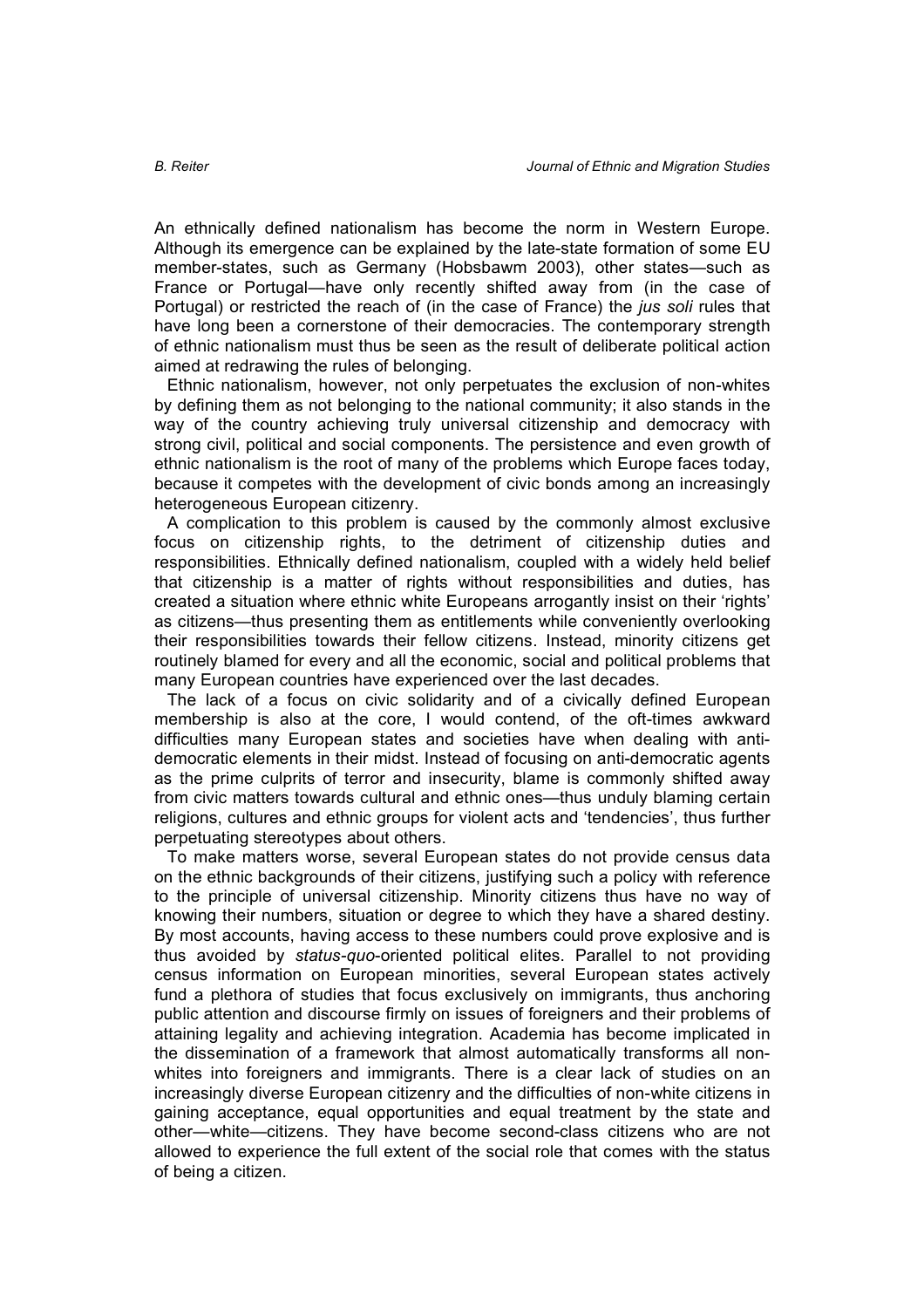Broadly accepted racist practices support the marginalisation of non-white European citizens and expose them to discriminatory practices, and policies, the unchallenged reproduction of which provides evidence for the high degree to which such discrimination has been normalised. Extremely unjust racial regimes are thus being constructed and their victims are being robbed of the tools with which to face up to them effectively.

The influence of European racial regimes becomes even more evident when considering how some migrants, namely ethnic whites, have been able to successfully escape the status of victims. Post-1974 white African immigrants to Portugal have successfully claimed the status of 'returners', which has allowed them to settle unproblematically in Portugal. In 1981 the Portuguese national assembly effectively passed a law restricting Portuguese citizenship to those of Portuguese descent—therefore shifting citizenship criteria from *jus soli* to *jus sanguinis*—in order to accommodate white 'returners' and facilitate their integration. But what criterion, if not ethnicity, makes one a 'returner'?

Ethnic nationalism thus is at the core of many problems of contemporary European states and societies. Instead of blaming immigrants, EU memberstates ought to make democracy its foundational element, and membership dependent on citizens' willingness to actively support and defend democracy, which would imply a stronger focus on citizenship responsibilities. But political elites have successfully shifted the focus onto migrants and foreigners and made them the culprits of most of the social problems which European societies face today, allowing those same elites to avoid being blamed for the problems for which they are ultimately responsible. Scholars who, in their studies, focus excessively on immigrants and foreigners, further contribute to a hegemonic common sense that transforms non-whites into foreigners and intruders, thus supporting political elites in their manoeuvring and providing them with legitimacy.

If anything, social scientists should produce more studies on failing and unresponsive states, inefficient bureaucracies, and the dearth of democratic institutions. They should also unveil more of the injustices and problems that a significant part of the European citizenry routinely faces. If they were to do so, we might be able to improve the current situation and work towards more just and inclusive democracies, which might also prove more economically efficient—at least if we believe the Nobel-price winning economist Amartya Sen (2000).

#### **Notes**

[1] It seems important to explain that my own interest in citizenship does not take issue with a whole set of arguments about what rights are and whether or not social reality can be influenced by such lofty concepts as citizenship rights or social rights. I am sceptical about the potential of laws to produce reality and aware of the pitfalls of legal idealism. Citizenship, here, thus does not refer to a set of entitlements. This article is instead concerned with the quality and the conditionalities that restrict the political, civil and social rights of certain individuals and groups within a citizenry. More precisely, I want to analyse how societal dynamics affect and condition the quality of citizenship. Marshall's (1992[1950]) essay had a narrower interest—to analyse the relationship between citizenship and capitalism. He was thus able to see, that 'the components of a civilized and cultured life, formerly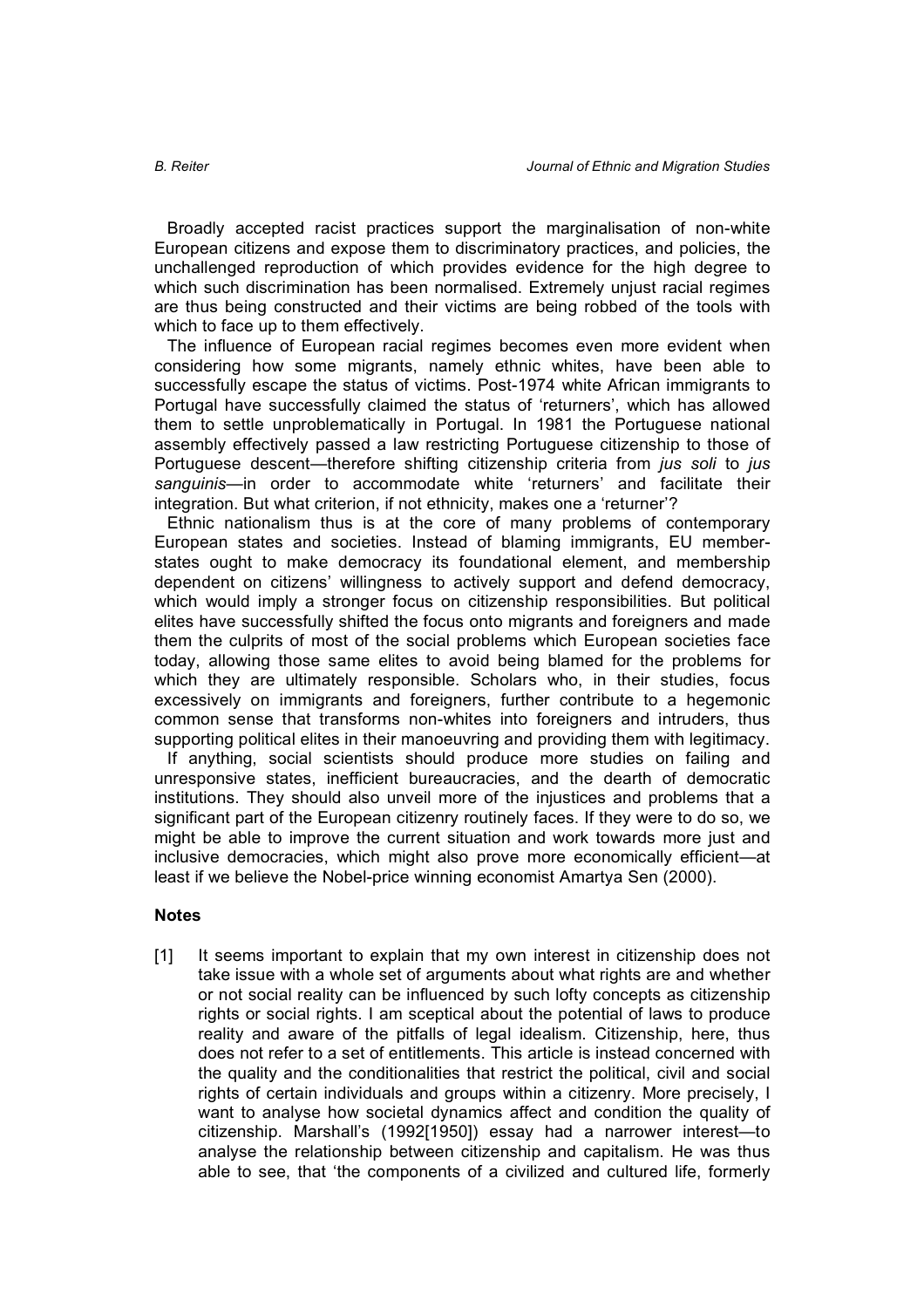the monopoly of the few, were brought progressively within reach of the many, who were encouraged thereby to stretch out their hands towards those that still eluded their grasp. The diminution of inequality strengthened the demand for its abolition, at least with regard to the essentials of social welfare'(1992 [1950]: 37).

- [2] Quoted in John Thornhill, *Financial Times*, 8 November 2005.
- [3] TNS SOFRES (2007), survey results available online at http://lecran.org/?p=243.
- [4] A search in what is probably the most prestigious academic social-science journal published in Portugal, *Analise Social*, revealed that, between 2000 and 2009, the journal published 20 articles focusing on migration, but only one on ethnic minorities. Published in 2005, Machado *et al*. analyse the effects of cultural differences on school performance. Notable exceptions to this tendency of Portuguese academia to render minorities invisible include the work of Fradique (2003), Contador (2001) and Marques *et al*. (2007).
- [5] Interview (my translation) conducted on 10 June 2003 in Lisbon (see Reiter 2008: 409 for complete quote).
- [6] Article 1, which specifies original nationality, states that Portuguese by descent are all those born to a Portuguese mother or father in Portuguese territory or in a foreign country if the progenitor was living there and working for the Portuguese state as well as all those born in Portuguese territory or living there over 6 years and working for the Portuguese state who want to adopt Portuguese nationality. ARTIGO 1.º(Nacionalidade originária): 1— São Portugueses de origem: a) Os filhos de pai português ou mãe portuguesa nascidos em território português ou sob administração portuguesa, ou no estrangeiro se o progenitor português aí se encontrar ao serviço do Estado Português; b) Os filhos de pai português ou mãe portuguesa nascidos no estrangeiro se declararem que querem ser portugueses ou inscreverem o nascimento no registo civil português; c) Os indivíduos nascidos em território português filhos de estrangeiros que aqui residam habitualmente há, pelo menos, seis anos não estejam ao serviço do respectivo Estado, se declararem que querem ser portugueses; d) Os indivíduos nascidos em território português quando não possuam outra nacionalidade. 2—Presumem-se nascidos em território português ou sob administração portuguesa, salvo prova em contrário, os recém-nascidos expostos naqueles territories.
- [7] Banco de Portugal (2006) *Remittances in the Portuguese Balance of Payments*. Luxembourg Group on Remittances, 26–7 June, online: http://www.imf.org/external/np/sta/bop/2006/luxgrp/pdf/italy.pdf.
- [8] MPI: http://www.migrationinformation.org/feature/display.cfm?ID=77.
- [9] *Jornal Publico*, 21 January 2009.

### **References**

- Avritzer, L. (2009) *Participatory Institutions in Democratic Brazil*. Baltimore: Johns Hopkins University Press.
- Balibar, E. (2004) *We, the People of Europe?* Princeton: Princeton University Press.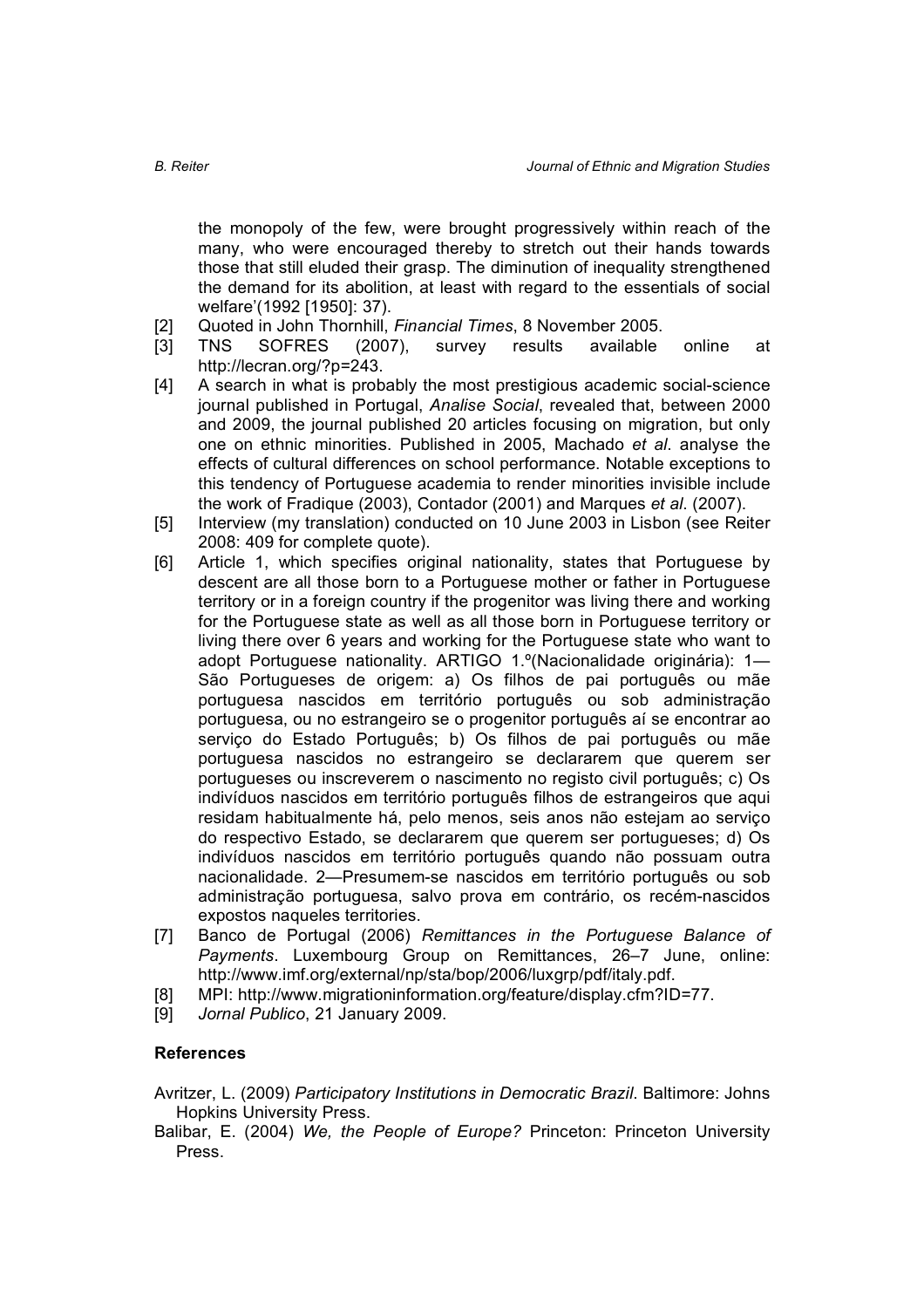- Bottomore, T. (1992) "Forty Years On." In: Marshal, T.H. *Citizenship and Social Class*. London: Pluto Press, pages 55-93.
- Brubaker, R. (1989) *Immigration and the Politics of Citizenship in Europe and North America*. Lanham: University Press of America.
- Brubaker, R. (1992) *Citizenship and Nationhood in France and Germany*. Cambridge: Harvard University Press.

Contador, A. (2001) *Cultura Juvenil Negra em Portugal*. Oeiras: Celta.

- Da Matta, R. (1987) 'The quest for citizenship in a relational universe', in Wirth, J., Edson de Oliveira Nunes and Thomas Bogenschild (eds) *State and Society in Brazil*. Boulder: Westview Press, 307-335.
- Dworkin, R. (1978) *Taking Rights Seriously*. Cambridge: Harvard University Press.

Eaton, M. (2001) 'Lusophone-African insertion in Portugal's dual labour market', *International Journal of Iberian Studies*, *14*(3): 157–67.

Fischer, B. (2008) *A Poverty of Rights*. Stanford: Stanford University Press.

Fradique, T. (2003) *Fixar o Movimento: Representações da Música Rap em Portugal*. Lisbon:

Publicações Dom Quixote.

- Freire, A. (2007) 'Minority representation in Portuguese democracy', *Portuguese Journal of Social Science*, *6*(3): 193–211.
- Habermas, J. (1998) *Between Facts and Norms*. Cambridge: MIT Press.
- Hagopian, F. (2007) "Latin American Citizenship and Democratic Theory." In Tulchin, Joseph and Meg Ruthenberg (eds.) *Citizenship in Latin America.* Boulder: Lynne Rienner Publishers, pages 11-56.
- Hobsbawm, E. (2003) *Nations and Nationalism since 1780*. New York: Cambridge University Press.
- Holston, J. (2008) *Insurgent Citizenship*. Princeton: Princeton University Press.
- Holston, J. (2007) "Citizenship in Disjunctive Democracies." In Tulchin, Joseph and Meg Ruthenberg (eds.). *Citizenship in Latin America*. Boulder: Lynne Rienner Publishers, pages 75-94.
- Hortas, M.J. (2008) 'Territories of integration: the children of immigrants in the schools of the Metropolitan Area of Lisbon', *Intercultural Education*, *19*(5): 421–33.
- Jones, E. and Gaventa, J. (2002) *Concepts of Citizenship: A Review*. Brightob: Institute of Development Studies.
- Kiwan, N. (2007) 'Equal opportunities and republican revival: post-migrant politics in contemporary France', *International Journal of Francophone Studies*, *10*(1– 2): 157–72.
- Kuhn, T. (1996) *The Structure of Scientific Revolutions*. Chicago: University of Chicago Press.
- Luxembourg Group of Remittances (2006) *Remittances in the Portuguese Balance of Payments*. Lisbon: Banco de Portugal: www.imf.org/external/np/sta/bop/2006/luxgrp/pdf/portug.pdf.
- Machado, F.L., Matias, A.R. and Leal, S. (2005) 'Desigualdades sociais e diferencas culturais: os resultados escolares dos filhos de imigrantes africanos', *Analyse Social*, *40*(3): 695–714.

Malheiros, J. (2002) "Portugal Seeks Balance of Emigration, Immigration." Migration Policy Institute, available online: www.migrationinformation.org/feature/display.cfm?ID=77.